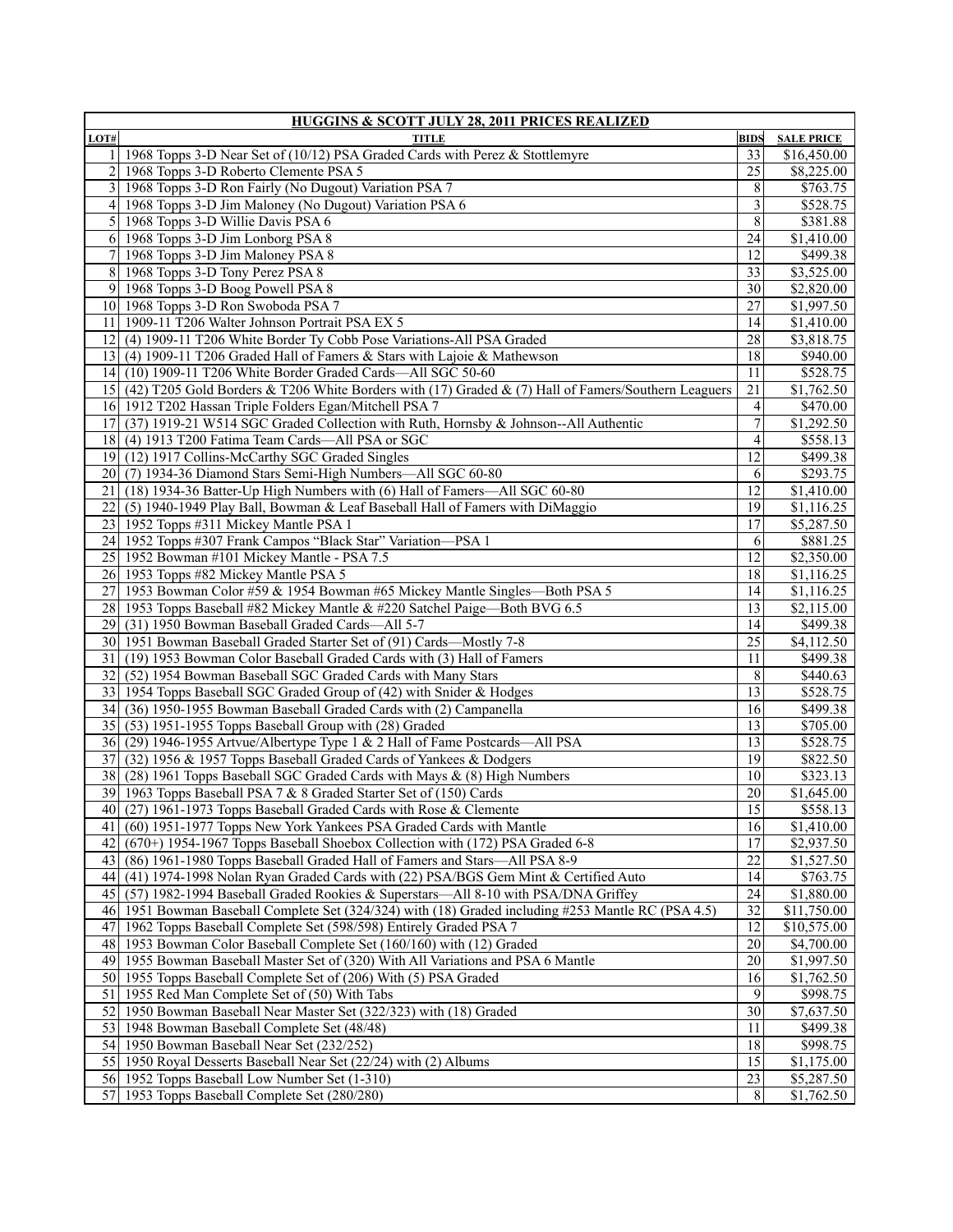| 58 1959 Topps Baseball Complete Set (572/572)                                                            | 15              | \$1,762.50             |
|----------------------------------------------------------------------------------------------------------|-----------------|------------------------|
| 1948 Bowman Baseball Complete Set (48/48) with (12) PSA Graded & Blank Back<br>59 I                      | 20              | \$2,115.00             |
| (72) 1951 Topps Baseball Grouping with Red Backs Set & Teams<br>60 I                                     | 11              | \$646.25               |
| 61<br>1953 Bowman Black & White Baseball Complete Set (64/64) with (7) PSA Graded & Both Bevan Variation | 18              | \$1,527.50             |
| 62<br>1950-1956 B.E. Callahan Hall of Fame Near-Master Set of (88/91) With Baker and (2) Albums          | 40              | \$3,525.00             |
| 1960 Fleer Baseball Greats Complete Set (79/79) with (20) Graded including (6) Dupes<br>63 I             | 12              | \$381.88               |
| 1960 Fleer Baseball Greats Near Set (69/79) with (38) Dupes<br>64 I                                      | 7               | \$352.50               |
| 1960-1961 Nu-Card Hi-Lites/Baseball Scoops Complete & Master Sets<br>651                                 | 22              | \$881.25               |
|                                                                                                          |                 |                        |
| (11) 1960-1980 Fleer Baseball Complete/Near Sets<br>661                                                  | 18              | \$646.25               |
| 67<br>1961 Post Cereal Baseball Master Set (357/357) with All Variations                                 | 23              | \$2,350.00             |
| 1962 Post Cereal Baseball Master Set (261/261) with All Variations<br>68 I                               | 15              | \$2,702.50             |
| 1964 Topps Stand-Up Complete Set (77/77) with (63) Graded--#19 on PSA Registry<br>691                    | 18              | \$2,937.50             |
| Sharp 1971 Topps Baseball Complete (752/752) & Supers Set (63/63)<br>70                                  | 38              | $\overline{$3,525.00}$ |
| 71<br>(74) 1981-2001 Baseball Complete Sets with Topps Run—Mostly Factory                                | 23              | \$1,292.50             |
| 72<br>$(65)$ 1999-2004 Baseball Complete Sets with $(70,000+)$ Singles                                   | 13              | \$940.00               |
| 1970 Topps Baseball Complete (720/720) & Super Set (42/42)<br>73 I                                       | 22              | \$1,410.00             |
| 74 1971 Topps Baseball Complete Set of (752) With (10) PSA Graded                                        | 18              | \$1,292.50             |
| 1971 Topps Baseball Complete Set (752/752) & 1972 Topps Baseball Group of (737) Cards<br>75 I            | 13              | \$822.50               |
| 76 1972 Topps Baseball Near Set (780/787)                                                                | 17              | \$940.00               |
| 1973 and 1974 Topps Baseball Complete Sets With (18) PSA Graded<br>77                                    | 23              | \$1,057.50             |
| 78 1975-1979 Topps Baseball Complete Set Run                                                             | 22              | \$940.00               |
| (5) 1975-1980 Topps Baseball Complete Sets With 1975 Mini Set<br>791                                     | 22              | \$1,057.50             |
| (15) Baseball Commemorative/Reprint Complete Sets<br>80                                                  | 25              | \$499.38               |
| 81<br>$(95)$ 1979-1999 Baseball Complete Sets with $(85,000+)$ Singles                                   | 15              | \$940.00               |
| (250) 1909-11 T206 White Borders Glued on Five Scrapbook Pages with (32) Hall of Famers<br>82            | 27              | \$24,675.00            |
| 83                                                                                                       | 7               |                        |
| (54) 1909-11 T205 Gold Border & T206 White Border Singles with (6) Hall of Famers $\&$ (6) Graded        | $\overline{12}$ | \$998.75               |
| (65) 1909-1933 T205 Gold Border, T206 White Border & Goudey Singles with Gehrig<br>84                    |                 | \$822.50               |
| 85<br>(51) 1909-1940 Pre-War Baseball Cards with Several Hall of Famers including T206 Walter Johnson    | 20              | \$1,116.25             |
| 86<br>1912 S81 #89 Grover Alexander Large Silk Premium                                                   | 14              | \$1,410.00             |
| 87<br>(48) 1934-36 Diamond Stars with (15) Hall of Famers--All Green Backs                               | 12              | \$705.00               |
| 88<br>(93) 1933-1939 Mostly Baseball Grab Bag with Hall of Famers including DiMaggio, Hornsby & Wagner   | 12              | \$705.00               |
| (3) 1943-1949 M.P. & Co. Baseball Partial Sets with (37) Dupes<br>89                                     | 6               | \$470.00               |
| 90<br>(9) 1931 W517 Strip Cards with Ruth & Gehrig                                                       | 13              | \$646.25               |
| 91<br>(28) 1934-1936 Diamond Stars with (7) Hall of Famers & (3) High Numbers—All Blue Backs             | 13              | \$646.25               |
| (19) 1935 Goudey Four-in-One Singles with Ruth/Maranville<br>92                                          | 8               | \$381.88               |
| 93<br>(60) 1936-1939 Goudey/National Chicle Baseball Premiums with 1939 Goudey Near Set (23/24)          | 15              | \$763.75               |
| 941<br>(9) 1939 Play Ball Baseball Singles with DiMaggio                                                 | 4               | \$381.88               |
| (119) 1940s-1950s Baseball Oddball Collection with Ruth, Gehrig & DiMaggio<br>951                        | 14              | \$558.13               |
| (120) 1909-Modern Baseball Shoebox Collection-Loaded with (5) Mantles & Ryan RC<br>961                   | 16              | \$1,762.50             |
| 97<br>(206) 1933-1963 Vintage Baseball Oddball Collection with Gehrig & Mantle                           | 11              | \$646.25               |
| (380+) 1909-1979 Baseball Shoebox Card & Memorabilia Collection with Ruth & Mantle<br>98                 | 27              | \$1,116.25             |
| 99 (27) 1949 Leaf Baseball Cards with Williams & DiMaggio                                                | $\overline{20}$ | \$822.50               |
| 100 1950 Drake's Cookies Lot of (9) With Snider and Campanella                                           | $\overline{18}$ | \$881.25               |
| 101   1950 Bowman Baseball Partial Set (163/252)                                                         | 5               | \$499.38               |
| 102 1951 Bowman Baseball Partial Set (211/324)                                                           | 7               | \$822.50               |
| 103 (86) 1952 Topps Baseball Low Number Singles with Feller & Hodges                                     | 13              | \$705.00               |
| 104 (304) 1953 Topps Baseball Cards with Stars                                                           | 9               | \$1,175.00             |
| 105 1953 Bowman Color Baseball Starter Set of (87) Cards with Mantle                                     | 20              |                        |
|                                                                                                          |                 | \$1,292.50             |
| 106 (358) 1948-1955 Bowman Baseball Cards with Many Hall of Famers                                       | 19              | \$1,292.50             |
| 107<br>(360+) 1948-1955 Bowman & Leaf Baseball Singles with (2) Mantle and 1955 Bowman Near Set          | 15              | \$1,116.25             |
| 108 1952 Topps Baseball Low Number Partial Set (219/310) with Mays                                       | 17              | \$1,762.50             |
| 109 Sharp 1952 & 1953 Topps Baseball Grab Bag of (36) Cards with (8) Graded                              | 6               | \$587.50               |
| 1953 Topps Baseball Partial Set (190/274) with Mantle & (2) PSA Graded Stars<br>110 <sup> </sup>         | 21              | \$2,350.00             |
| 111<br>(1375) 1953-1969 Mostly Topps Baseball Shoebox Collection with Mantle & Williams                  | 20              | \$2,232.50             |
| 112<br>(175) 1953 Bowman Color & 1954 Bowman Baseball Singles with Stars                                 | 9               | \$470.00               |
| 113 1954 Bowman Baseball Starter Set of (122) Cards with Mantle & T. Williams                            | 12              | \$1,116.25             |
| 114 1955 Topps Baseball Starter Set of (67) Cards with Koufax & Killebrew RC                             | 21              | \$998.75               |
| 115 (11) 1956-1969 Topps Mickey Mantle Baseball Cards                                                    | 20              | \$1,057.50             |
| 116 (2240+) 1909-1973 Baseball Singles Collection with T206 Hall of Famers                               | 20              | \$1,175.00             |
|                                                                                                          |                 |                        |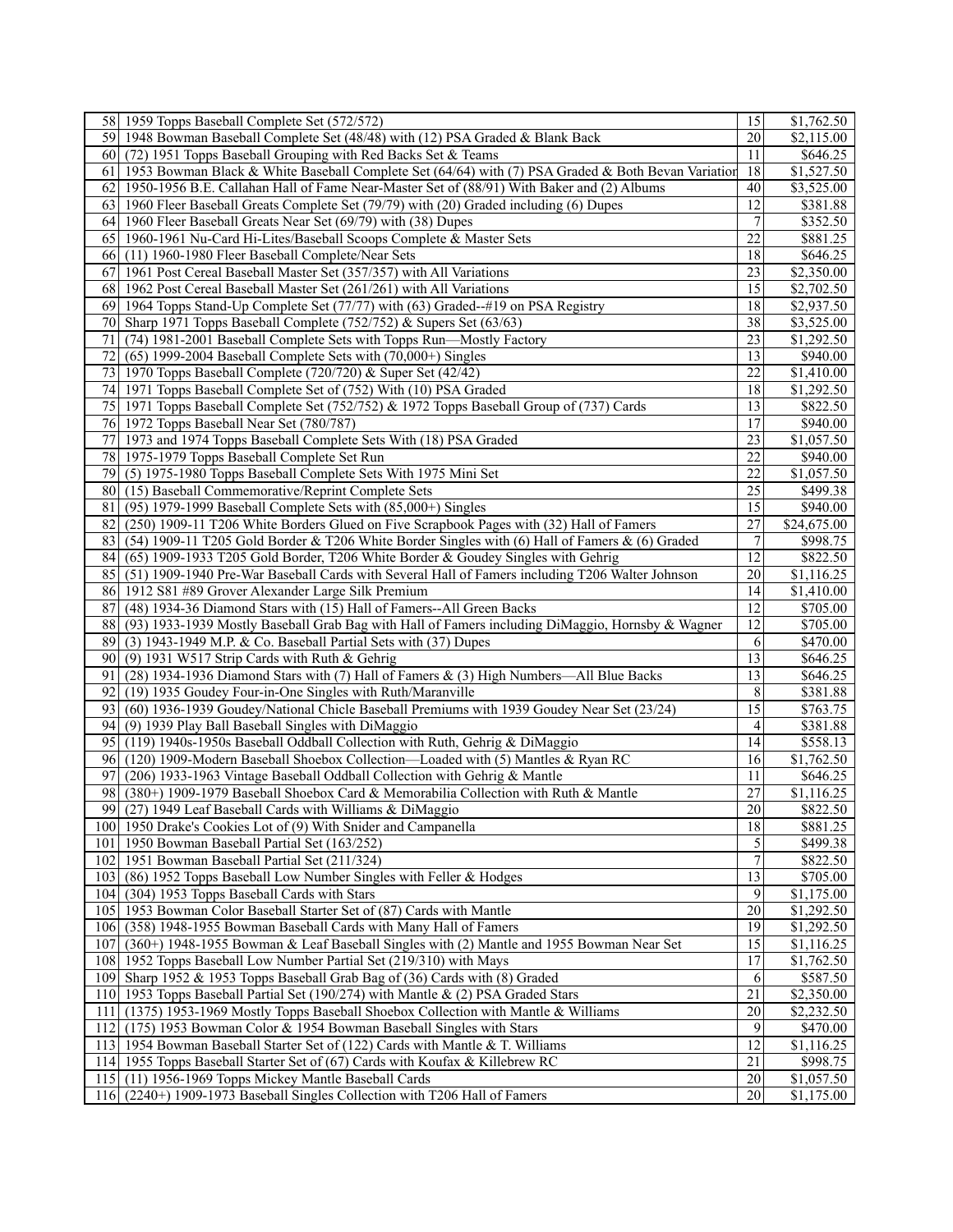| (271) 1961-1963 Post Cereal/Jell-O Baseball Singles with Hall of Famers & Shortprints<br>117 <sup> </sup> | 21               | \$646.25             |
|-----------------------------------------------------------------------------------------------------------|------------------|----------------------|
| $(1525+) 1961-1965$ Topps Baseball Cards<br>118 I                                                         | 10               | \$470.00             |
| 119 (3700+) 1939-1969 Baseball Shoebox Collection with Several Stars                                      | 21               | \$2,115.00           |
| 120 (133) 1961-1967 Baseball Oddball Grab Bag with (5) Mantle                                             | 19               | \$998.75             |
| 121<br>1962 Topps Baseball High Number Proof Sheet of (33) Cards                                          | 7                | \$440.63             |
| (7) 1951-1971 Baseball Oddball Complete/Near Sets with (159) 1939-1971 Singles<br>1221                    | 27               | \$1,762.50           |
| 123 (2800+) 1970-1989 Baseball Sets & Singles Collection                                                  | 20               | \$940.00             |
| 124 (1290+) 1982-2004 Cal Ripken Singles with Many Rookies & Inserts                                      | 28               | \$2,232.50           |
| 125 1975 Topps Baseball Mini Wax Box                                                                      | 13               | \$1,057.50           |
| 126 (640+) 1965-1971 O-Pee-Chee Baseball Singles with (10) Wrappers                                       | 17               | \$470.00             |
| (199) 1970-1992 Kellogg's Shoebox Collection with (101) 1976 Unopened Packs<br>1271                       | 9                | \$293.75             |
| 128 1976 Isaly's Disc Hoard of (23,000+)                                                                  | $\overline{18}$  | \$1,057.50           |
| 1291<br>1950-2002 Phillies Baseball Card Lot of (600+) With Ashburn, Roberts and Carlton                  | 17               | \$646.25             |
| 130 1960s-1980s Carl Yastrzemski Collection with (1200+) Cards and (3) Signed Photos                      | 5                | \$282.00             |
|                                                                                                           | 23               | \$763.75             |
| 131 1970-1980 Topps Baseball Singles Lot of (7000+) With Munson, Brett and Winfield Rookie Cards          |                  |                      |
| 132 (1450+) 1992-1999 Frank Thomas Inserts & Singles                                                      | 14               | \$381.88             |
| 133 (1075+) Modern Baseball Certified Autograph/Game-Used/Insert Collection—Loaded                        | 30               | \$3,818.75           |
| 134 (710) Modern Multi-Sport Certified Auto/Game-Used/Insert Collection with (2) Ruth--Loaded             | 21               | \$3,525.00           |
| 135 (6) 2001 & 2002 SP Legendary Cuts Game-Used Bat/Jersey Sets with (2) Ruth                             | 23               | \$1,997.50           |
| 136 2005 Sweet Spot Classic Baseball "Red Stitch Blue Ink" Complete Set (78/78) with DiMaggio             | 13               | \$3,525.00           |
| 137 (10) Modern Baseball Certified Autos with DiMaggio, Ichiro, Jeter & Puckett                           | 21               | \$1,410.00           |
| (50) 2001-2006 Albert Pujols Singles with Certified Autos, Patches and Rookies<br>1381                    | 19               | \$763.75             |
| 139 (72) 1961-Modern Multi-Sport Certified Auto & Stars Collection with Harper & Mays                     | 12               | \$470.00             |
| 140 (130) 2009 Topps 206 Baseball Autos, Relics & Inserts with (2) Ruth                                   | 13               | \$705.00             |
| 141 (175) Modern Multi-Sport Auto/Game-Used Cards & Signed DiMaggio HOF Plaque Postcard                   | $\sqrt{5}$       | \$470.00             |
| (207) Modern Baseball Certified Autographs with Hall of Famers, Superstars and #1/1<br>1421               | 21               | \$1,527.50           |
| 143 (5) 2007-2008 Topps Allen & Ginter Mini Sets with (54) 2007-2010 Autos & Relics                       | 21               | \$998.75             |
| 144 (845+) Modern Football & Baseball Certified Auto/Game-Used/Inserts with Unitas Auto/Jersey—Loaded     | 22               | \$2,702.50           |
| 145 (3180+) Modern Baseball Game-Used & Singles Collection with Ruth Bat & Gehrig #1/1                    | 18               | \$1,645.00           |
| 146 2005-06 Ultimate Collection #91 Sidney Crosby Rookie Auto/Patch #/25                                  | 3                | \$822.50             |
| 2009 UD Black Football American Flag Patch Complete Set of (90) Cards<br>1471                             | 4                | \$381.88             |
| 148<br>(85) Modern Basketball Certified Auto/Jersey/Insert Collection with Jordan Auto                    | 20               | \$587.50             |
| 1491<br>2002 Topps 206 Certified Autograph Complete Set (42/42)                                           | 16               | \$998.75             |
| 150 (47) Modern Baseball Certified Autos/Jerseys/Rookies with A. Rodriguez                                | 14               | \$587.50             |
| 151   2002 Topps 206 Relics Near Set (142/144) with Wagner                                                | 16               | \$1,116.25           |
| (320+) 2003 Topps 205 Inserts with (134) Game-Used/Autos including Near Sets<br>152                       | 16               | \$705.00             |
| 153 2001-2006 Topps/Bowman Heritage & Topps 206 Baseball Set & Singles Collection                         | $\overline{13}$  | \$558.13             |
| 154 (335+) Modern Multi-Sport Certified Autographs/Relics/Inserts                                         | 7                | $\overline{$}381.88$ |
| 155 1883 Brooklyn Polka Dots Scorecard - Possibly The Earliest Known Dodger Item                          | 25               | \$2,467.50           |
| 156 1920 Carnegie Institute of Technology Yearbook With Honus Wagner                                      | $\boldsymbol{0}$ | \$0.00               |
| 157 1923 "The Columbian" Yearbook With Lou Gehrig                                                         |                  | \$470.00             |
| 158 Babe Ruth 1920s Type I Photograph - BGS Authentic                                                     | $\overline{0}$   | \$0.00               |
| 159 1914 American League Composition Doll - One of Only (7) Known                                         | $\overline{2}$   | $\overline{$}246.75$ |
| 160 1966 Pittsburgh Pirates "Phantom" World Series Program Cover                                          | 13               | \$1,645.00           |
| 161 Brooks Robinson 1970 World Series Salesman's Sample Ring                                              | 9                | \$2,232.50           |
| 162<br>Collection of (6) 1933-1973 Important Baseball Tickets                                             | 16               | \$881.25             |
| 163 1960 World Series Ticket Stubs Framed Display                                                         | 16               | \$881.25             |
| 164 1936 All-Star Game Ticket Stub - PSA Authentic                                                        | 11               | \$499.38             |
| 165 September 26, 1961 Yankee Stadium Ticket Stub From Maris' 60th Home Run - PSA Authentic               | 11               | \$1,116.25           |
| 166 April 17, 1964 New York Mets Ticket Stub From First Game at Shea - PSA Authentic                      | 11               | \$881.25             |
| (53) 1952-1963 New York Yankees/Giants & Boston Red Sox Scorecards<br>167                                 | 16               | \$763.75             |
| 168<br>(31) 1930s-2000s Baseball Publications with (2) 1960 World Series Programs                         | $\overline{7}$   | \$270.25             |
| (54) 1936-1993 American/National League Green & Red Book Collection<br>169                                | 13               | \$499.38             |
| 170 Vintage Baseball/Football Grouping With Red Man Displays and 1952 Star Cal                            | 11               | \$381.88             |
| 171<br>1946-1959 OAL Harridge Unknown Prototype Ball in Original Bag                                      | 3                | \$211.50             |
| (22) 1959-1997 World Series/All-Star Game Press Pins/Charms<br>1721                                       | 10               | \$293.75             |
| 173 Babe Ruth Oil-On-Canvas Painting                                                                      | 3                | \$199.75             |
| 174 Joe Jackson Oil-On-Canvas Painting                                                                    | 3                | \$199.75             |
| 175 Beautiful Babe Ruth Signed OAL Barnard Baseball With Full PSA/DNA                                     | 22               | \$11,750.00          |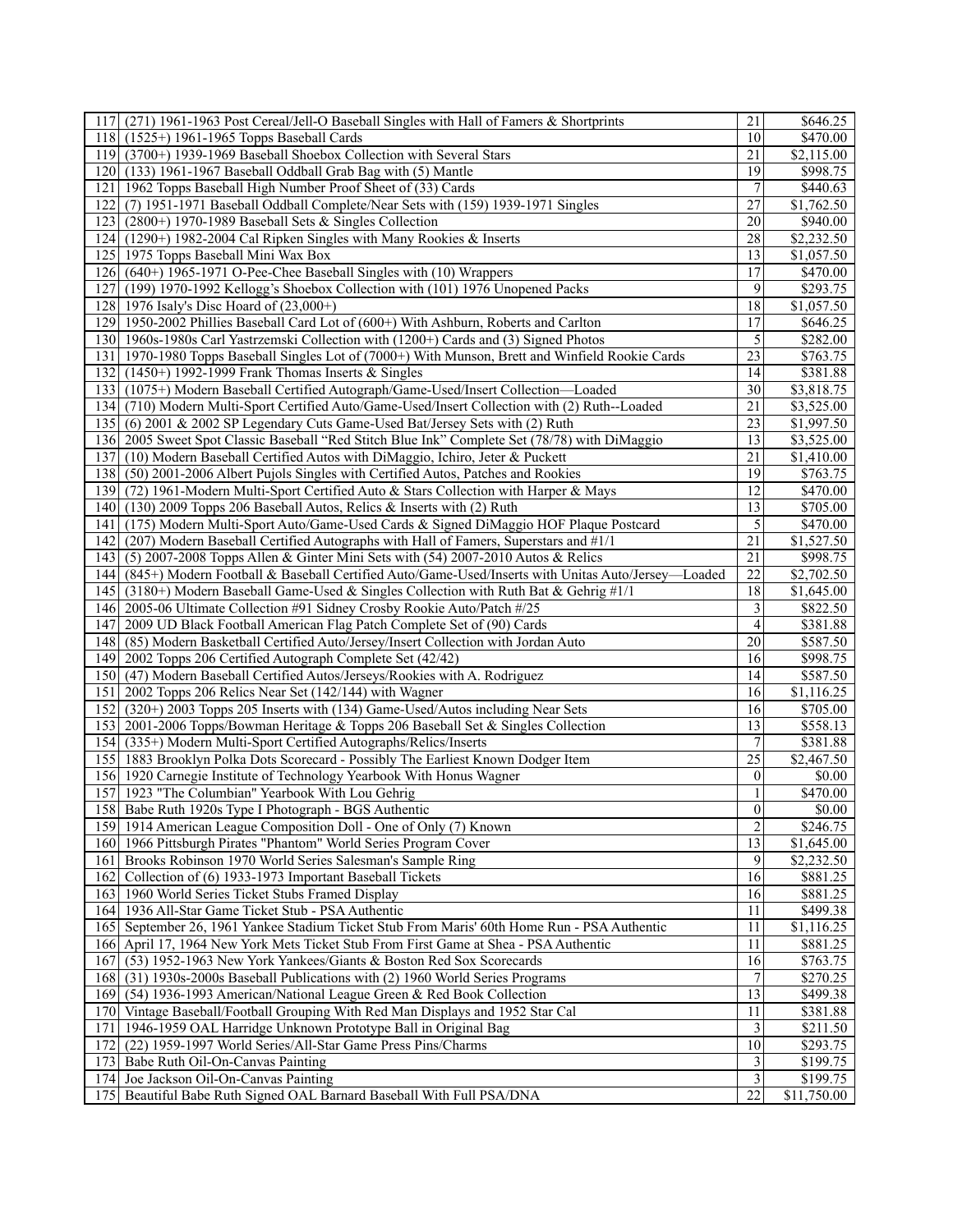| 176 Satchel Paige Single-Signed Baseball With Full JSA                                                    | 17               | \$3,818.75             |
|-----------------------------------------------------------------------------------------------------------|------------------|------------------------|
| 177<br>Mickey Mantle Single-Signed Photo Ball With Full JSA                                               | $\mathbf{0}$     | \$0.00                 |
| 178 Joe DiMaggio Single-Signed Photo Ball With Full JSA                                                   | $\theta$         | \$0.00                 |
| Roger Maris Single-Signed Baseball With Full JSA<br>1791                                                  | 21               | \$3,818.75             |
| 180 Sandy Koufax Single-Signed Baseball With Full JSA                                                     | 8                | \$323.13               |
| Ernie Lombardi Signed Baseball With Full JSA<br>181                                                       | 5                | \$246.75               |
| Babe Ruth/Walter Johnson Dual-Signed OAL Harridge Ball With Full JSA<br>182                               | 9                | \$2,937.50             |
| 183<br>1923 Washington Senators/Chicago White Sox Multi-Signed Ball With W. Johnson, Collins and Full JSA | 27               | \$2,820.00             |
| 184 1927 Philadelphia Athletics Team Signed Baseball With Cobb, Foxx, Mack and Full JSA                   | 19               | \$1,645.00             |
| 185   1931 New York Yankees Team-Signed Baseball With Full JSA                                            | 13               | \$2,232.50             |
| 186 1940 Chicago Cubs Team-Signed Ball With Hartnett, Herman and Full JSA                                 | $\boldsymbol{0}$ | \$0.00                 |
|                                                                                                           | 8                |                        |
| 187 Late-1940s Atlanta Crackers Multi-Signed Ball With Cuyler, Trippi and Full JSA                        |                  | \$499.38               |
| 188 1951 N.L. Champion New York Giants Team-Signed Ball With Full JSA                                     | 18               | \$646.25               |
| 189 1952 National League Champion Brooklyn Dodgers Team-Signed Mini-Ball With J. Robinson and Full JSA    | 14               | \$558.13               |
| 190 1953 World Champion New York Yankees Reunion Team-Signed Ball With Mantle and Full JSA                | 7                | \$499.38               |
| Roger Maris/Mickey Mantle Dual Signed Baseball With Full JSA<br>191                                       | 20               | \$1,880.00             |
| 192<br>1951 St. Louis Browns Team-Signed Baseball With Paige, Patkin and Full JSA                         | 9                | \$499.38               |
| 193 1959 Kansas City Athletics Team-Signed Baseball With Maris and Full PSA/DNA                           | 17               | \$646.25               |
| 1941<br>1963 Baltimore Orioles Team-Signed Baseball with (26) Signatures—Full JSA                         | 5                | \$235.00               |
| 195 Roger Maris/Mickey Mantle Dual Signed Baseball With Full JSA                                          | 20               | \$2,820.00             |
| 196 1980 World Champion Philadelphia Phillies Team-Signed Baseball With Schmidt, Espinosa and Full JSA    | 12               | \$822.50               |
| 197<br>500 Home Run Club Signed Ball With Mantle, Williams and Full JSA                                   | $\overline{15}$  | \$1,116.25             |
| 198 1943 Cardinals and 1944 Browns Team-Signed Baseballs With Full JSA                                    | 17               | \$646.25               |
| 1959 Boston Red Sox and New York Yankees Team-Signed Baseballs With Full PSA/DNA<br>199                   | 12               | \$381.88               |
| 200 T. Williams, J. DiMaggio and Mantle Single-Signed Baseballs                                           | 9                | \$705.00               |
| (3) 1940s-1950s Multi-Signed Baseballs With Dean and Full JSA<br>201                                      | 10               | \$440.63               |
| 1954, 1955 and 1956 St. Louis Cardinals Team-Signed Baseballs With Full JSA<br>202                        | 13               | \$705.00               |
| 203 (3) Multi-Signed Theme Baseballs With Koufax, Ryan and Ripken                                         | 11               | \$411.25               |
| (3) 1970s St. Louis Cardinals Team-Signed Baseballs With Full JSA<br>2041                                 | 5                | \$235.00               |
|                                                                                                           | 11               | \$646.25               |
| 205 (4) 1950s-1960s St. Louis Cardinals Team-Signed Baseballs With Full JSA                               | 13               |                        |
| 206 (4) 1957-1966 St. Louis Cardinals Team-Signed Baseballs With Full JSA and (2) World Series Programs   | 10               | \$705.00               |
| 207<br>(5) Pete Rose Signed/Inscribed Baseballs With "Steroid" and "Best Player" Content                  |                  | \$587.50               |
| 208<br>One Dozen Phil Rizzuto Signed OML Yankees "100th Anniversary" Baseballs                            | 14               | \$646.25               |
| 209<br>(17) Single-Signed Baseballs With J. DiMaggio, T. Williams and Mantle                              | 15               | \$940.00               |
| 210 (29) Autographed Baseballs with (14) Hall of Famers including (2) DiMaggio                            | 16               | \$1,057.50             |
| (40) Single-Signed Baseball Collection With Multiple Hall of Famers<br>211                                | 7                | \$646.25               |
| 212 Hall of Famer Signed Baseball Collection of (42) With Aaron, Mathews and Musial                       | 16               | \$1,645.00             |
| 213 (72) Rookie of the Year Single-Signed Baseballs                                                       | 13               | \$822.50               |
| 214 (6) Multi-Signed Baseballs with Hornsby, Stengel & P. Waner                                           | 11               | \$646.25               |
| 215 1991 National League Team-Signed Baseball Collection of (12) With N.L. All-Star Team                  | 13               | \$646.25               |
| 216 (15) 500 Home Run Club Single-Signed Baseballs                                                        | 11               | \$763.75               |
| 217 (17) Single-Signed Hall of Famer Baseballs With T. Williams, Mays and Aaron                           | 16               | \$998.75               |
| 218 (37) Single-Signed Hall of Fame Baseballs With Aaron, Mays and T. Williams                            | $\overline{19}$  | \$2,115.00             |
| 219 (48) Single-Signed Baseballs With Mathews, Mays and A-Rod                                             | 14               | \$998.75               |
| 220 (51) Single-Signed Baseballs With Many Hall of Famers                                                 | 17               | \$1,175.00             |
| Ty Cobb Signed Photograph With Full JSA<br>221                                                            | 16               | \$2,232.50             |
| 222<br>Ty Cobb 1942 Signed Letter on Personal Stationery With Full JSA                                    | 9                | \$881.25               |
| 223 Ty Cobb Twice-Signed Letter With Full JSA                                                             | 16               | \$1,057.50             |
| 224 Ty Cobb 1952 Signed Check With Full JSA                                                               | 14               | \$822.50               |
| 225 Babe Ruth Framed Autograph Display With 1922 News Service Photo - PSA                                 | 12               | \$2,350.00             |
| 226 Babe Ruth Signed New York Saloon Matchbook Cover With Full JSA                                        | 9                | \$1,880.00             |
| 227<br>Lou Gehrig Signed Newspaper Photo With Full JSA                                                    | $\overline{9}$   | \$1,645.00             |
| 228 Lou Gehrig Cut Signature - SGC/JSA Authentic                                                          | 16               | \$2,350.00             |
| 229<br>Walter Johnson Cut Signature With Full JSA                                                         | 11               | \$1,057.50             |
|                                                                                                           | $\overline{25}$  | $\overline{84,}112.50$ |
| 230 Miller Huggins Cut Signature - SGC/JSA Authentic                                                      | 11               |                        |
| Herb Pennock Cut Signature Display - PSA<br>231                                                           |                  | \$528.75               |
| 232<br>Jimmie Foxx Signed 500th Home Run Display With Full PSA/DNA                                        | 6                | \$646.25               |
| 233 1930 Uniform Player's Contract Signed by Branch Rickey                                                | 3                | \$352.50               |
| 234 1938 World Series Program Signed by (25) With J. DiMaggio, Dean, Lazzeri and Full JSA                 | 15               | \$587.50               |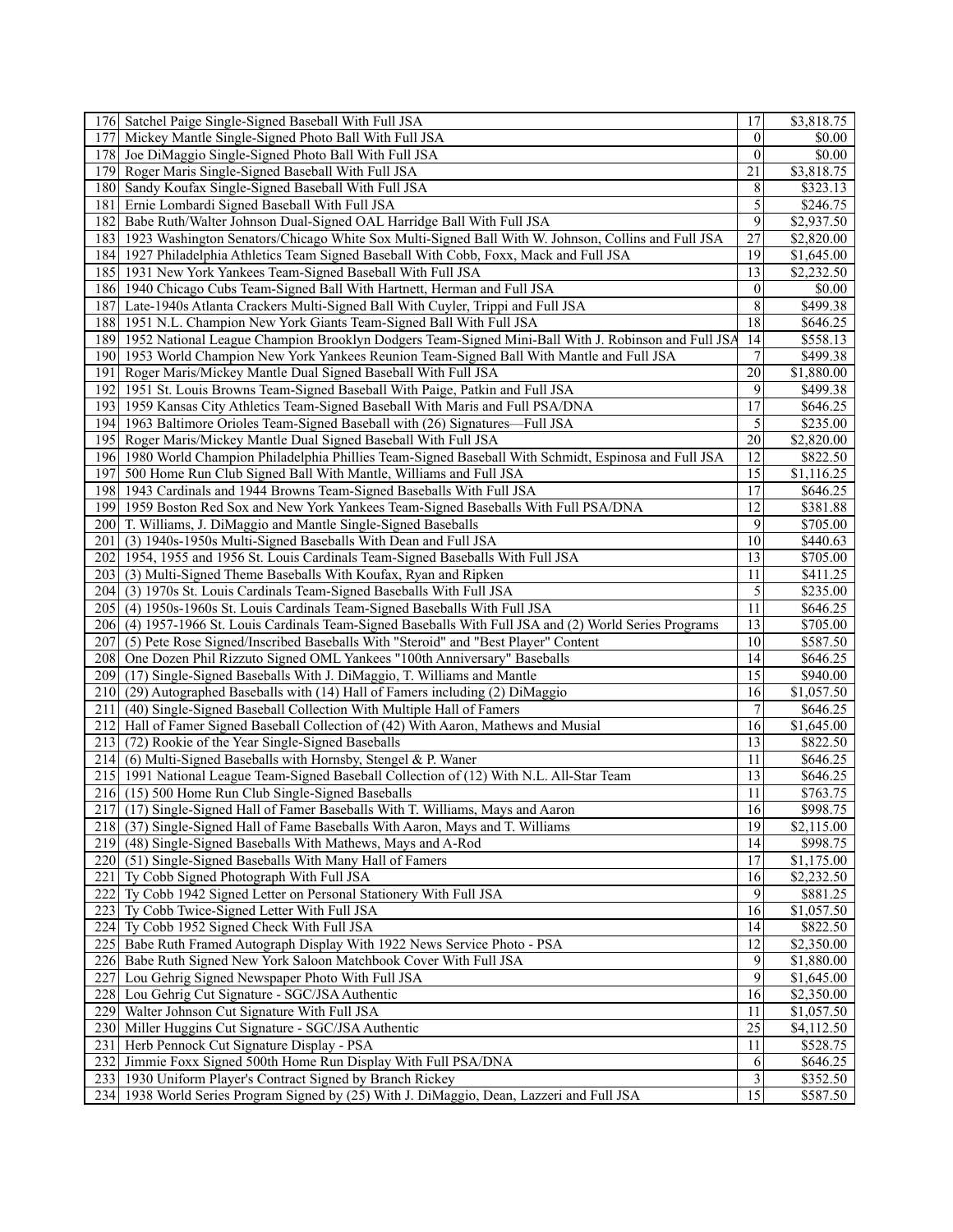| 235 (3) 1940-1942 Detroit Tigers Items with World Series Program & 1942 Team-Signed Baseball       | 10                 | \$381.88              |
|----------------------------------------------------------------------------------------------------|--------------------|-----------------------|
| 236 Roy Campanella Pre-Accident Autograph With Full JSA                                            | 6                  | \$881.25              |
| 237I<br>Baseball Pre-War Hall of Famers Autograph Lot of (11) With DiMaggio and Hornsby            | 10                 | \$528.75              |
| 238 (18) 2010 Historic Autographs "In Memory Of" Deceased Cut Signatures—All PSA/DNA               | $\overline{c}$     | \$323.13              |
| 239 Yankee Stadium 20x16 Photo Signed by (77) With Ford, Rizzuto and Full JSA                      | $\mathbf{0}$       | \$0.00                |
|                                                                                                    | $\theta$           |                       |
| 240 Ebbets Field 20x16 Photo Signed by (48) With Reese, Snider and Full JSA                        |                    | \$0.00                |
| 241 1986 New York Mets 20x16 Celebration Photo Signed by (33) With Carter, Strawberry and Full JSA | 1                  | \$411.25              |
| 242 Mickey Mantle/Ted Williams Autographed Display Lot of (4) - All With Full JSA                  | $\,$ $\,$          | \$558.13              |
| 243 Autographed Oversized Photo Collection of (15) With Reggie and Big Red Machine                 | 9                  | \$528.75              |
| 244 Baseball Autograph Lot of (14) Balls and (3) Bats With Koufax, Drysdale and Hunter             | 19                 | \$998.75              |
| 245 1950s Mickey Mantle Joplin Holiday Inn Signed Menu With Full JSA                               | 19                 | \$1,175.00            |
| 246 Mickey Mantle & Carl Yastrzemski Single-Signed Pair with Balls & Photos--(2) Full JSA          | 15                 | \$763.75              |
| 247<br>Multi-Signed Baseball and Bat Collection of (22) With Hall of Famers and Stars              | $\boldsymbol{7}$   | \$258.50              |
| 248 (4) Hall of Fame Multi-Signed Items: (2) Baseballs and (2) Books                               | $\overline{\bf 8}$ | \$352.50              |
| 249 Cleveland Indians Autograph Collection of (37) With Baseballs, Bats and Flats                  | 11                 | \$470.00              |
| 250 Boston Red Sox Signed Book Collection of (21) With Yastrzemski, Clemens and Doerr              | 10                 | \$440.63              |
| 251 500 Home Run Club Multi-Signed Gateway Cachet with (12) Autographs—Full JSA                    | 9                  | \$411.25              |
| 252 Hall of Fame/Superstar Autographed Baseball Apparel Lot of (7) With Aaron and Rose             | 16                 | \$587.50              |
|                                                                                                    | 15                 |                       |
| 253 Pete Rose Autograph Lot of (5) With Reds, Expos and Phillies Jerseys                           | 15                 | \$763.75              |
| 254 (37) Baseball Autograph Balance of Collection With Many Hall of Famers                         |                    | \$470.00              |
| 255 (3) Mickey Mantle Dual-Signed Photos With J. DiMaggio, Martin and Snider - Full PSA/DNA or JSA | 11                 | \$763.75              |
| 256 (7) Signed 8x10 Photos With J. DiMaggio, T. Williams and (5) Mantle - All Full JSA             | 16                 | $\overline{1,}292.50$ |
| 257<br>Roger Maris Signed Photo Collage With Full PSA/DNA                                          | 9                  | \$411.25              |
| 258 Roger Maris Signed 5x7 Photograph With Full JSA                                                | 11                 | \$499.38              |
| 259 Autographed Baseball Postcard/Card Lot of (54) With Mantle and Aaron                           | 19                 | \$822.50              |
| 260 Mickey Mantle Signed Mini-Bat With Full PSA/DNA                                                | 6                  | \$1,292.50            |
| 261 Ted Williams Single-Signed Bat - Green Diamond                                                 | $\overline{7}$     | \$558.13              |
| 262 Multi-Signed Hall of Fame/Superstar Bat With Aaron, Mays and Full JSA                          | $\boldsymbol{7}$   | \$352.50              |
| 263 (4) Multi-Signed Baseball Bats With Many Hall of Famers                                        | 3                  | \$258.50              |
| 264 (6) Single Signed Hall of Fame Bats With Musial and Mathews                                    | 15                 | \$705.00              |
| 265 (7) Single-Signed Baseball Bats With Koufax and A-Rod                                          | 13                 | \$881.25              |
| 266 Mickey Mantle Signed Steve Sax Original Artwork With Full JSA                                  | $\overline{c}$     | \$1,116.25            |
| 267<br>Mickey Mantle Signed Burt Silverman Lithograph With Full JSA                                | 14                 | \$646.25              |
| 268 1960 World Series Signed Card Display of (8) With Mantle, Mazeroski and Full JSA               | 5                  | \$411.25              |
|                                                                                                    |                    |                       |
| 269 (230) Mostly Baseball Signed Cards with Several Hall of Famers                                 | 19                 | \$705.00              |
| 270 (12,000+) 1970s-Current Baseball Autographed Card Hoard                                        | 24                 | \$2,585.00            |
| (17) 500 Home Run Club Signed Baseball Cards with (12) PSA/DNA<br>271                              | 11                 | \$352.50              |
| 272<br>(36) Autographed Hall of Famer/Star Baseball Cards with Mantle                              | 12                 | \$499.38              |
| 273 (39) PSA Slabbed Autographed Cards - All Hall of Famers                                        | 18                 | \$646.25              |
| 274 1947-1949 Boston Braves Game-Worn Ensemble                                                     | 6                  | \$1,527.50            |
| 275 Don Sutton Game-Used Los Angeles Dodgers Lot With Jacket, Cap, Cleats and Bat                  | $\overline{7}$     | \$1,527.50            |
| 276 Lew Riggs 1939-1940 Cincinnati Reds Game-Worn Jacket                                           | 4                  | \$558.13              |
| 277 1940s-1950s Brooklyn Dodgers Game-Worn Jacket                                                  | 14                 | \$998.75              |
| 278 Danny Murtaugh 1950s-1960s Game-Worn Pittsburgh Pirates Jacket                                 | 3                  | \$528.75              |
| 279 1947-1952 Boston Red Sox Jacket Attributed to Cronin or Yawkey                                 | $\overline{7}$     | \$499.38              |
| 280 Steve Garvey Los Angeles Dodgers Jacket With Autograph and 1981 World Series Inscription       | $\overline{23}$    | \$1,880.00            |
| 281 Davey Johnson 1993-1995 Cincinnati Reds Manager's Jacket                                       | $\mathbf{0}$       | \$0.00                |
| 282 Bill Virdon 1972-1973 Pittsburgh Pirates Game-Worn Cap                                         | 8                  | \$199.75              |
| 283 Circa 2004 Albert Pujols Game-Worn St. Louis Cardinals Cap                                     | 13                 | \$528.75              |
|                                                                                                    |                    |                       |
| 284   2009 Joba Chamberlain Game-Worn New York Yankees Road Uniform                                | 7                  | \$440.63              |
| 285 May 24, 1937 Rube Walberg Game-Used and Inscribed Baseball From Win No. 151                    | 14                 | \$411.25              |
| 286 (3) 1910s Professional Model Better Player Bats                                                | 19                 | \$705.00              |
| 287<br>(4) 1910s-1920s Professional Model Player Bats with PSA/DNA                                 | $\overline{2}$     | \$129.25              |
| 288 (4) Interesting 1910s-1920s Professional Model Bats                                            | 11                 | \$323.13              |
| 289 (6) 1910s-1930s Professional Model Player Bats                                                 | 10                 | \$352.50              |
| 290 (9) 1910-1930s Professional Model Minor League Side-Written Bats                               |                    | \$117.50              |
| 291 <sup>]</sup><br>(9) 1910s-1930s PCL Professional Model Minor League Bats                       | 3                  | \$141.00              |
| 292<br>(10) 1910s-1930s Professional Model Player Side Written Bats                                | 13                 | \$499.38              |
| 293 (14) Vintage Store Model, Decal and Signed Bats                                                | 11                 | \$258.50              |
|                                                                                                    |                    |                       |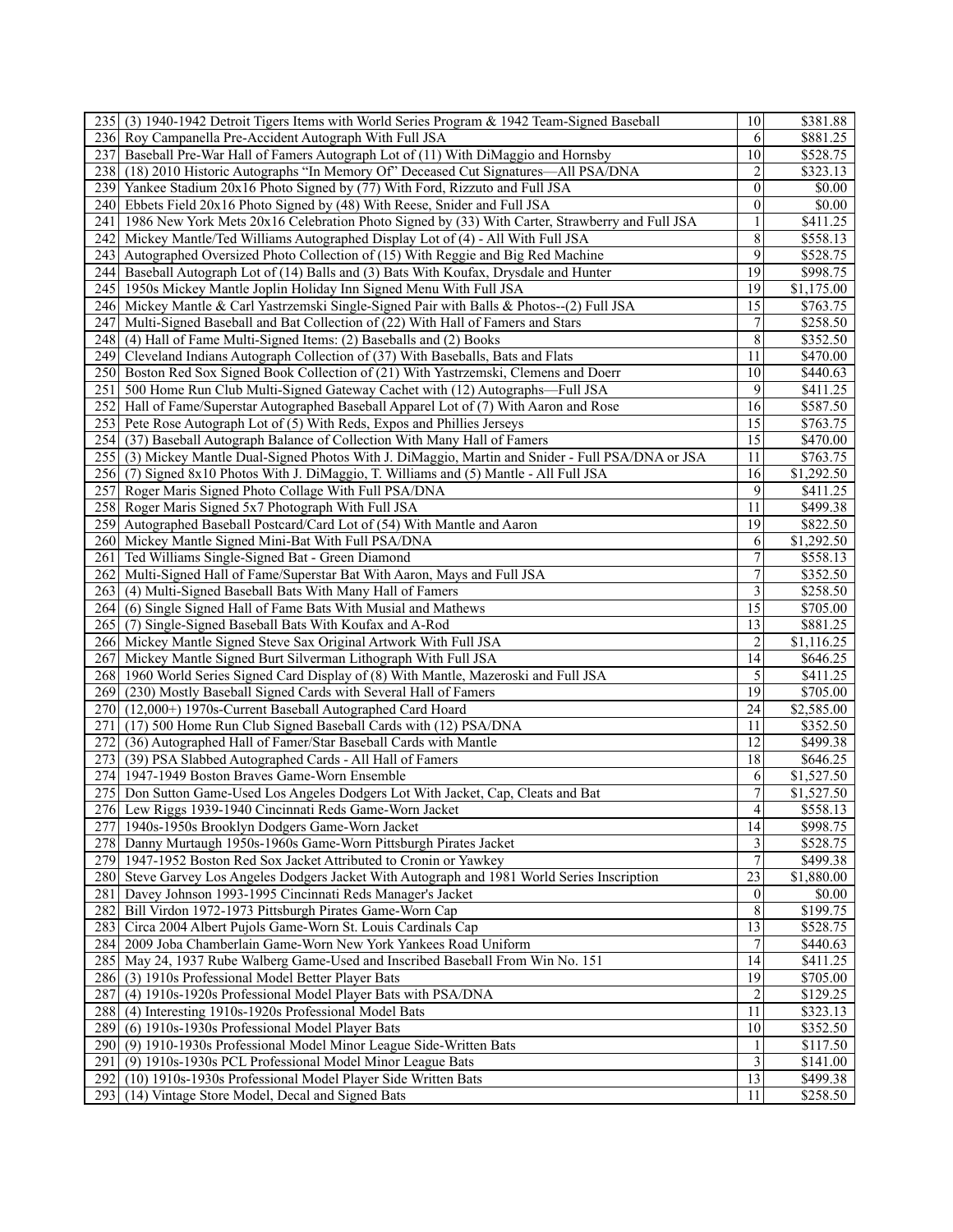|       | 294 Jerry Rullo 1940s Philadelphia Warriors Game-Worn Basketball Jersey                             | 26               | \$4,700.00            |
|-------|-----------------------------------------------------------------------------------------------------|------------------|-----------------------|
|       | 295 Walt Budko 1951-52 Philadelphia Warriors Game-Worn Home Basketball Jersey                       | 27               | \$4,700.00            |
|       | 296 Andrew Toney 1980-1981 Philadelphia 76ers Game-Worn Road Jersey                                 | 25               | \$2,232.50            |
| 297   | Vintage Game-Worn Headset Used by Harvey Pollack                                                    | $\theta$         | \$0.00                |
|       | 298 Antawn Jamison Game-Issued Baltimore Bullets Throwback Ensemble                                 | $\overline{c}$   | \$129.25              |
|       | 299 Steve Blake and Juan Dixon Game-Issued Washington Wizards Apparel                               | 16               | \$381.88              |
|       | 300 (3) Washington Wizards Game-Ready Jerseys With Arenas, Laettner and Stevenson                   | 11               | \$499.38              |
| 301 I | (35) 1980s-2000s College Football & Baseball Game-Worn Jerseys                                      | 6                | \$705.00              |
|       | 302 Paul Coffey 1997-98 Philadelphia Flyers Game-Worn Home Sweater With Full Photo LOA              | $\overline{15}$  | \$1,175.00            |
|       | 303 1948 Bowman Football Complete Set of (108)                                                      | 13               | \$1,057.50            |
|       |                                                                                                     | 21               | \$4,406.25            |
|       | 304 1949 Leaf Football Complete Set of (49) With (1) PSA Graded                                     |                  |                       |
|       | 305 1950 Bowman Football Complete Set of (144) With (14) Graded                                     | 18               | \$1,292.50            |
|       | 306 1951 Bowman Football Complete Set of (144) With (4) PSA Graded                                  | 11               | \$881.25              |
| 307   | 1948 Leaf Football Starter Set of (29/98) With (12) Graded                                          | 13               | \$881.25              |
|       | 308 1948 Leaf Football Collection of (12) with (9) Graded Including Waterfield                      | 11               | \$763.75              |
|       | 309 1948 Leaf Football #61 Len Younce High Number PSA 7                                             | $\overline{2}$   | \$323.13              |
|       | 310 (6) 1948 Leaf Football High Numbers with (5) PSA 5.5-7                                          | 15               | \$646.25              |
| 311   | (8) 1948 Leaf Football SGC Graded Cards with Baugh & Walker                                         | 15               | \$998.75              |
|       | 312 (12) 1948 Leaf Football SGC Graded High Numbers                                                 | 17               | \$1,292.50            |
|       | 313 1952 Bowman Football Small Complete Set (144/144) with (9) PSA Graded Keys                      | 21               | \$1,762.50            |
|       | 314 1951 Topps Magic Football Near Set (73/75) & 1959 Topps Football Complete Set (176/176)         | 11               | \$470.00              |
|       | 315 1953 Bowman Football Complete Set of (96)                                                       | 13               | \$1,410.00            |
|       | 316 1954 Bowman Football Complete Set of (128)                                                      | 14               | \$1,527.50            |
|       | 317 1955 Bowman Football Complete Set (160/160) with (2) PSA Graded Keys                            | 13               | \$998.75              |
|       | 318 1955 Topps All-American Football Near Set (94/100)                                              | 12               | \$822.50              |
|       | 319 1956 Topps Football Complete Set (120/120)                                                      | 9                | \$822.50              |
|       | 320 1958 Topps Football Complete Set (132/132) with PSA 7 (st) Jim Brown RC                         | 21               | \$1,175.00            |
| 321   | 1959 Topps Football Complete Set of (176) Cards                                                     | 9                | \$528.75              |
|       | 322 1960 Fleer Football Complete Set (132/132) with (2) PSA Keys                                    | 14               | \$646.25              |
|       | 323 1961 Topps Football Complete Set (198/198)                                                      | 14               | $\overline{1,175.00}$ |
|       | 324 1962 Topps Football Complete Set (176/176)                                                      | $\boldsymbol{7}$ | \$411.25              |
|       | 325 1958-1960 Topps Football Complete Set Run With (40) Graded                                      | 10               | \$1,116.25            |
|       |                                                                                                     | 14               | \$1,292.50            |
|       | 326 1962 Post Cereal Football Complete Set of (200) Cards                                           |                  |                       |
| 327   | 1964-1967 Philadelphia Football Complete Set Run                                                    | $\overline{22}$  | \$2,115.00            |
|       | 328 1968 Topps Test Team Patches Complete Set of (44) - High Grade                                  | 11               | \$1,527.50            |
|       | 329 1968 Topps Football Test Teams Complete Set of (25)                                             | 17               | \$3,231.25            |
|       | 330 1962 Topps & Fleer Football Complete Sets                                                       | 12               | \$998.75              |
| 331 I | 1963 and 1964 Topps Football Complete Sets With (11) PSA Graded                                     | 20               | \$1,410.00            |
|       | 332 1964 Kahn's Football Complete Set of (53)                                                       | 16               | \$2,585.00            |
|       | 333 1965 Topps Football Near-Set of (172/176)                                                       | 19               | \$1,410.00            |
|       | 334 1966 & 1967 Topps Football Complete Sets                                                        | 13               | \$998.75              |
|       | 335 Sharp 1972 Topps Football Complete Set of (351) With PSA 8 Namath IA                            | $\overline{27}$  | \$2,232.50            |
|       | 336 (51) 1971 Kellogg's Football Cards in Unopened Wrappers                                         | 9                | \$998.75              |
|       | 337 1956-1969 Topps Football Shoebox Collection With Unitas and Namath                              | $\overline{15}$  | \$1,057.50            |
|       | 338 (334) 1961-1967 Fleer & Philadelphia Gum Football Cards with Many Stars & 1967 Philadelphia Set | 25               | \$881.25              |
|       | 339 1969 and 1970 Topps Football Complete Sets of (263)                                             | 14               | \$705.00              |
|       | 340 (4) 1973-1979 Topps Football Complete Sets                                                      | 8                | \$381.88              |
|       | 341 1950-1990 Pittsburgh Steelers Team Set Run with Major & Oddball Issues                          | 10               | \$705.00              |
|       | 342 (5) 1973-1985 Topps Football Complete/Near Sets with (2600+) 1970-1989 Singles—Many Stars       | 23               | \$1,410.00            |
|       | 343 1933 Sport Kings #6 Thorpe (SGC 60) & #35 Rockne (SGC 50)                                       | 14               | \$881.25              |
|       | 344 (270+) 1935-1955 Football Shoebox Collection with Several Stars                                 | 15               | \$558.13              |
|       | 345 (3) 1951-1954 Bowman Football Near/Starter Sets                                                 | 14               | \$881.25              |
|       | 346 (81) 1956 & 1957 Topps Football Cards with SGC 84 Starr & Unitas Rookies                        | 12               | \$1,116.25            |
|       | 347 (2200+) 1964-1967 Philadelphia Gum Football Singles                                             | $\overline{15}$  | \$587.50              |
| 348   | (360+) 1961-1976 Football Oddball Singles with 1970 Topps Super Set                                 | 16               |                       |
|       |                                                                                                     |                  | \$763.75              |
|       | 349 (105) 1963-1981 Football Singles with 1963 Topps Starter Set                                    | 4                | \$211.50              |
|       | 350 (8) 1974-1986 Topps Football Complete Sets                                                      | 11               | \$705.00              |
|       | 351 1960s Bill Gallo Green Bay Packers Print Signed by (9) With Starr, Hornung and Full JSA         | $\vert 3 \vert$  | \$558.13              |
|       | 352 1969 New York Jets Team-Signed Namath Jersey with (26) Signatures-Steiner COA                   | 12               | \$499.38              |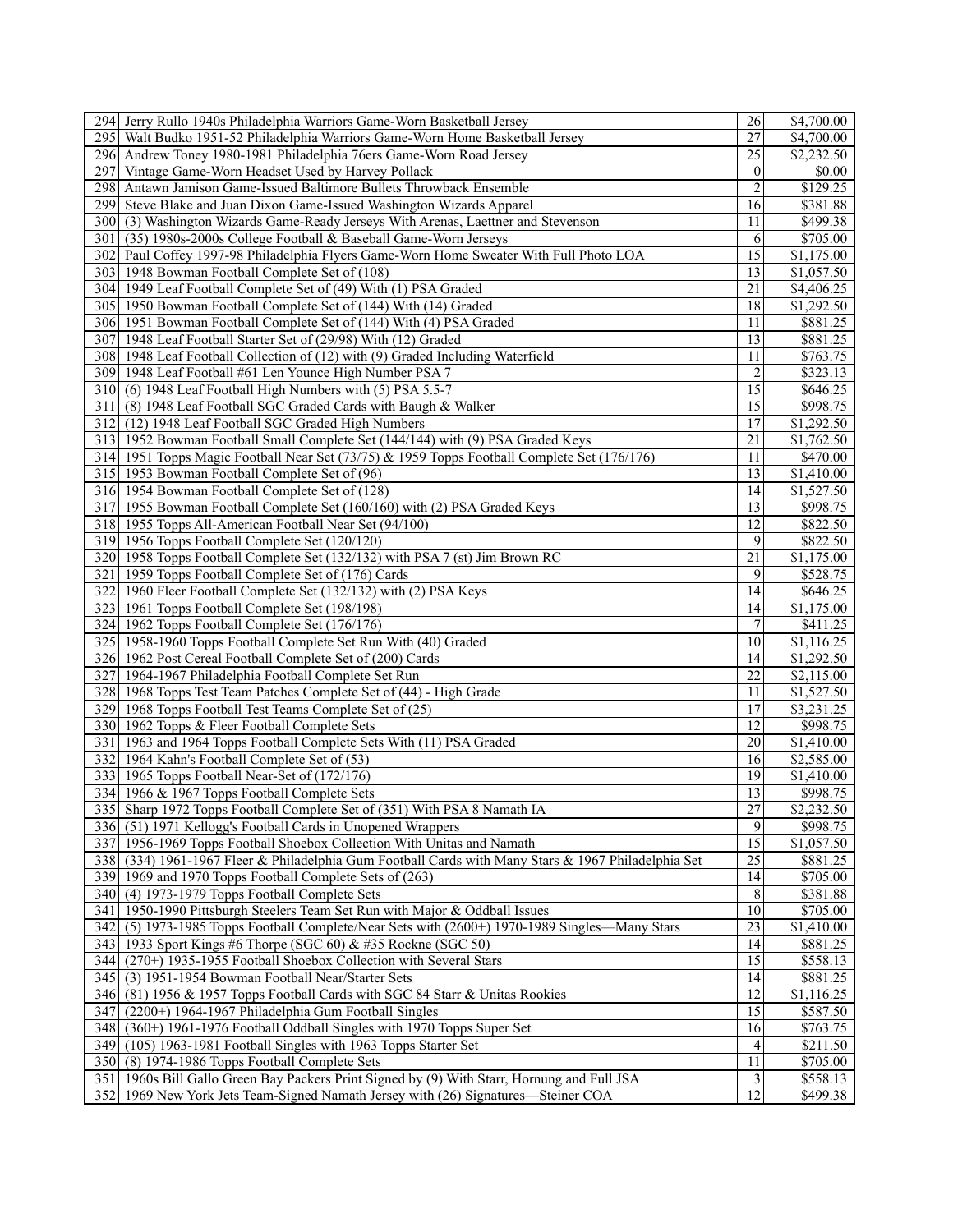|       | 353 (4) Autographed Leather Football Helmets With Gifford, Graham and Lavelli                          | 10 <sup>1</sup> | \$411.25               |
|-------|--------------------------------------------------------------------------------------------------------|-----------------|------------------------|
|       | 354 (19) Pro Football Hall of Famer Signed Mini-Helmets                                                | 9               | \$587.50               |
|       | 355 (3) Peyton Manning Single-Signed Footballs with Inscriptions                                       | 6               | \$646.25               |
|       | 356 (8) 1953 Bowman Football Autographed Cards with (4) Hall of Famers                                 | 13              | \$323.13               |
| 357   | (378) 1950s-1990s Autographed Football Cards with Several 1985 Topps                                   | 16              | \$881.25               |
|       | 358 Washington Redskins Treasure Chest With Autographed Helmets                                        | 12              | \$705.00               |
|       | 359 1899 Panoramic Photograph of Army-Navy Football Game                                               | 3               | \$381.88               |
|       | 360 (20) 1947-1963 NFL Press Guides from (7) Different Teams                                           | 12              | \$646.25               |
|       |                                                                                                        | 4               | \$211.50               |
| 361   | (43) 1960s-1980s Mostly Football Publications with First AFL Yearbook                                  |                 |                        |
|       | 362 1978 Washington Bullets NBA Championship Ring                                                      | 27              | \$6,462.50             |
|       | 363 Event-Worn "Wounded Warriors" Jersey Signed by (5) With Obama, LeBron, Kobe and Full JSA           | 11              | \$3,818.75             |
|       | 364 1957-58 Topps Basketball Complete Set (80/80) with (7) PSA Graded                                  | 14              | \$3,525.00             |
|       | 365 1986-87 Fleer #57 Michael Jordan Rookie Card - GAI 9.5                                             | 9               | \$1,410.00             |
|       | 366 (62) 1983-2006 Basketball Superstars Graded Collection with LeBron, Kobe & Jordan-All 9-10         | 14              | \$940.00               |
|       | 367 1958-59 Kahn's Wieners Basketball PSA Graded Near Set (8/9)                                        | 13              | \$1,116.25             |
|       | 368 1970-71 Topps #123 Pete Maravich Rookie SGC 88                                                     | 5               | \$411.25               |
|       | 369 1971-72 Topps Basketball Complete Set (233/233)                                                    | $\overline{15}$ | \$499.38               |
|       | 370 (9) 1972-73 Icee Bear Basketball Near Sets with (13) Chamberlain & (11) Maravich SP                | 33              | \$2,937.50             |
| 371   | (7) 1974-1981 Topps Basketball Complete/Near Sets                                                      | 16              | \$646.25               |
| 372   | (4) 1973-1988 Topps & Fleer Basketball Sets with $(600+)$ Singles                                      | 4               | \$381.88               |
|       | 373 (1400) 1957-1982 Basketball Sets, Singles & Packs Collection                                       | 13              | \$763.75               |
|       | 374 1958-59 Topps Hockey Complete Set of (66) Cards with (8) Graded                                    | 9               | \$1,292.50             |
|       | 375 (11) 1970-1985 Hockey Complete Sets & (83) 1964-65 Topps Singles                                   | 16              | \$940.00               |
|       | 376 (444) Hockey Autograph Treasure Chest with Crosby & Ovechkin                                       | 11              | \$940.00               |
|       | 377 500 Goal Scorers Hockey Stick Signed by (16) With Howe, Richard and Full JSA                       | $\overline{c}$  | \$381.88               |
|       | 378 (11) 1910-1912 Hockey Silks, Blankets & Cards                                                      | 3               | \$199.75               |
|       | 379 1924-25 Champ's Cigarettes L.B. Andrews SGC 80 Highest Graded                                      | 8               |                        |
|       |                                                                                                        |                 | \$381.88               |
|       | 380 1924-25 Champ's Cigarettes "King" Clancy SGC 50                                                    | 17              | \$1,527.50             |
|       | 381 1968-69 Topps Hockey Complete Set (132/132) with (124) Dupes                                       | 23              | \$940.00               |
|       | 382 (4) 1962-1982 Hockey Complete Sets with Shiriff Coins & (12) PSA Graded                            | 8               | \$411.25               |
|       | 383 1999-2000 Los Angeles Kings Team-Signed Jersey and (2) Single-Signed Pucks                         | $\mathbf{0}$    | \$0.00                 |
|       | 384 1921 Indianapolis 500 Racing Program                                                               | 4               | \$211.50               |
|       | 385 1922 Indianapolis 500 Racing Program                                                               | 3               | \$199.75               |
|       | 386 Interesting 1902-2010 Boxing Card Collection of (27) Cards with (4) Certified Autos                | $\theta$        | \$0.00                 |
|       | 387 1910 T218 Mecca/Hassan Champions Prize Fighter Graded Partial Set (39/50) with (5) Dupes           | 14              | \$470.00               |
|       | 388 (29) 1909-1956 Boxing Graded Card Collection with Attell                                           | 12              | \$411.25               |
|       | 389 Autographed Boxing Glove Pair Signed by (9) With LaMotta, Camacho and Full JSA                     | $\mathbf{0}$    | \$0.00                 |
| 390   | (100) Wrestling Signed 8x10 Photographs with Hogan                                                     | 4               | \$211.50               |
|       | 391 1933 Sport Kings #38 Bobby Jones High Number SGC 70                                                | 14              | \$1,410.00             |
| 392   | (3) Golf Autographed Items with (2) Hogan & Palmer Print                                               | 15              | \$499.38               |
|       | 393 (30) Autographed Golf Items with Palmer & Nelson                                                   | 7               | \$246.75               |
|       | 394 (56) Tiger Woods Graded Rookie Cards & Tin Set                                                     | 13              | \$587.50               |
|       | 395 1997 U.S. Open Flag Signed by (35) With Mickelson, Singh and Champion Ernie Els                    | 6               | \$381.88               |
|       | 396 1968 Milton Bradley Win-A-Card Game with Sealed Pack of (100) with Seaver & B. Robinson Showing    | $\mathbf{0}$    | \$0.00                 |
|       |                                                                                                        |                 |                        |
|       | 397 Interesting (400+) 1909-1988 Multi-Sport Star, Type & Oddball Singles with Mantle - Loaded         | 14              | $\overline{$1,880.00}$ |
|       | 398 1949 Topps Magic Photos Starter Set (126/252)                                                      | 13              | \$705.00               |
|       | 399 (201) 1948-1951 Bowman & Leaf Multi-Sport Singles with Several Hall of Famers                      | 18              | \$1,116.25             |
| 400   | (181) 1887-1975 Multi-Sport Shoebox Collection with Many Hall of Famers                                | 11              | \$558.13               |
| 401 I | (400+) 1955-1990s Multi-Sport Balance of Collection with 1964 Topps Coins Set                          | $\overline{15}$ | \$1,057.50             |
| 402   | (430+) 1959-1982 Multi-Sport Sets & Singles Collection with Mantle                                     | 15              | \$822.50               |
| 4031  | (500+) 1950s-1990s Multi-Sport Shoebox Collection with (2) Gretzky Rookies                             | $\overline{9}$  | \$558.13               |
|       | 404 (1300+) 1950-1979 Multi-Sport Shoebox Collection with (15) Mantles                                 | $\overline{25}$ | \$1,997.50             |
| 405   | Huge 1970s-1990s Multi-Sport Treasure Chest of Sets, Singles & Wax                                     | 23              | \$940.00               |
|       | 406 (3300+) 1980-Modern Multi-Sport Singles with (359) Certified Auto/Game-Used & (6) Jeter SP Rookies | $\overline{30}$ | \$2,350.00             |
| 407   | 1933 Goudey Sport Kings Starter Set (22/48) with Many Stars                                            | 20              | \$1,997.50             |
| 4081  | 1933 Goudey Sport Kings Starter Set (23/48) with Rockne                                                | 16              | \$822.50               |
|       | 409 (28) 1909-Modern Football & Boxing Card Grab Bag with J. Brown RC                                  | 21              | \$646.25               |
|       | 410 (420) 1922-1971 Multi-Sport Singles & Graded Group with Stars                                      | 18              | \$528.75               |
| 411   | (152) 1953-1979 Baseball & Football PSA & BVG Graded Cards with Stars                                  | 8               | \$470.00               |
|       |                                                                                                        |                 |                        |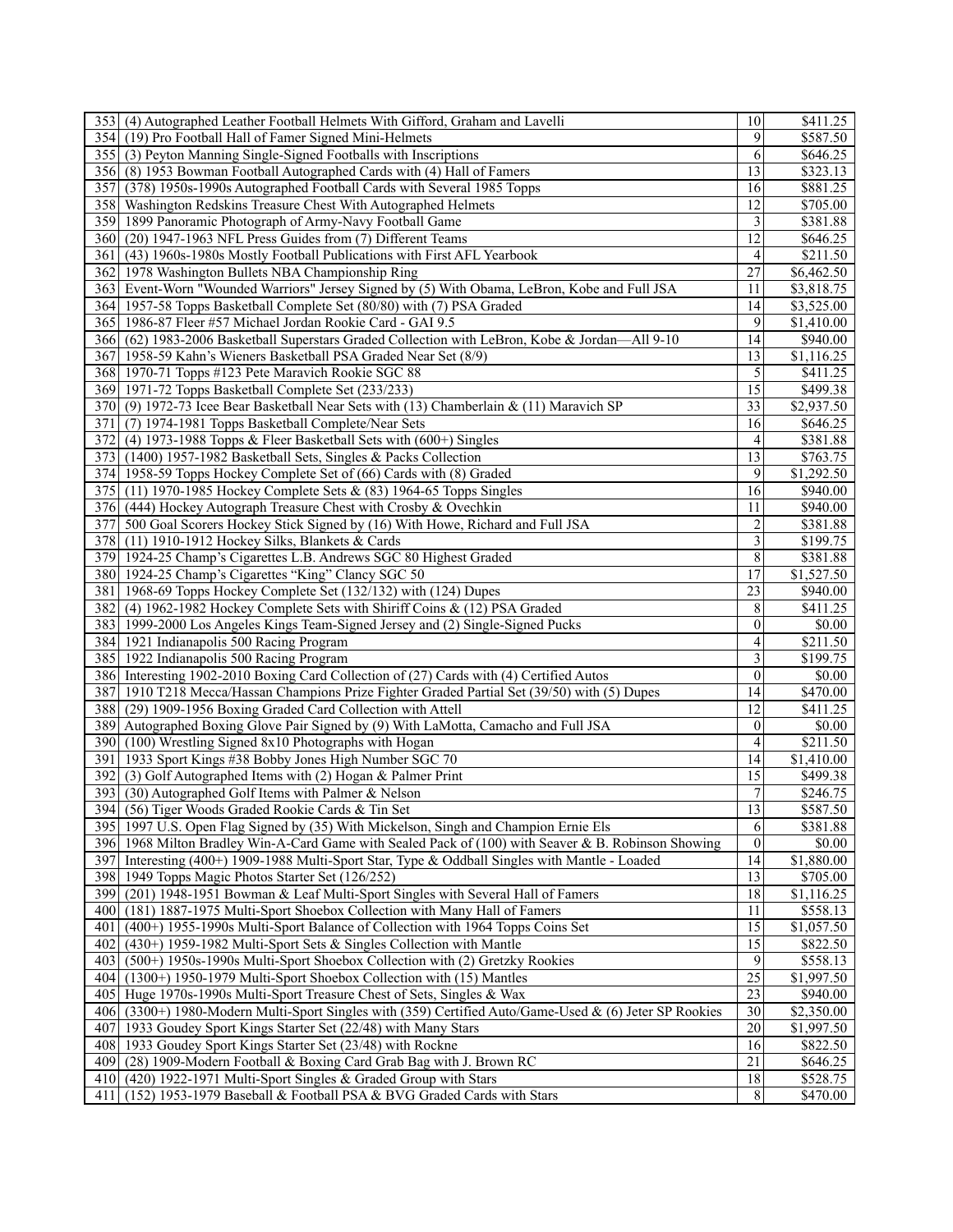| 412 (16) 1956-1977 Baseball & Football Graded Card Grab Bag with Hall of Famers                         | $6 \mid$                | \$323.13              |
|---------------------------------------------------------------------------------------------------------|-------------------------|-----------------------|
| 413 (1375+) Modern Multi-Sport Sets, Singles & Wax Treasure Chest with 1986-87 Fleer Jordan RC (SGC 86) | 11                      | \$1,175.00            |
| 414 (134) 1977-2008 Multi-Sport Wax Boxes & Sets with (6,500+) Singles                                  | 19                      | $\overline{$}646.25$  |
| 415 1979-80 Topps #18 Wayne Gretzky RC (PSA 5) & 1986-87 Fleer #57 Michael Jordan RC (PSA 7)            | 18                      | \$646.25              |
| 416 (1175+) 1920s-1990s Multi-/Non-Sport Balance of Collection with Olympics                            | 14                      | \$440.63              |
|                                                                                                         |                         |                       |
| 417 1950s-1980s Multi-Sport Balance of Collection With Chamberlain and Jordan                           | 9                       | \$293.75              |
| 418 (230+) 1950s-2000s Multi-Sport Professional, Minor League & College/Amateur Pins                    | 9                       | \$352.50              |
| 419 (80) Circa 1970s Multi-Sport National Educational Aids, Inc. 11x14 Cards—Uncatalogued               | 4                       | \$381.88              |
| 420 (15) 2002-2008 Multi-Sport Wax Boxes                                                                | 21                      | \$646.25              |
| 421 Huge 1980s-1990s Multi-Sport Complete Set & Wax Hoard                                               | 16                      | \$1,645.00            |
| 422<br>(285,000+) Mostly 1980s-1990s Baseball & Hockey Card Hoard                                       | 9                       | \$528.75              |
| 423 (12) Multi-Sport Autographed Items with Ali, Chamberlain & Manning                                  | 17                      | \$528.75              |
| 424<br>(33) Multi-Sport Autographed Items with Gretzky, (3) Mays & Aaron                                | 16                      | \$705.00              |
| 425 (37) Multi-Sport Signed Baseballs, Pucks & Photographs with Aaron, Mays & A-Rod                     | 15                      | \$705.00              |
| 426 (87) Multi-Sport Autographed Trading & Index Card Collection with Chamberlain & Montana RC          | 19                      | \$1,057.50            |
| 427<br>$(400+)$ Multi-Sport Autographed Photos & Baseballs with $(100+)$ HOFers                         | 27                      | \$1,645.00            |
| 428 (43) 1944-1988 Multi-Sport Programs & Scorecards                                                    | 5                       | \$223.25              |
| 429 1965 Baltimore "Tops in Sports" Multi-Signed Program with (21) Signatures including Unitas—Full JSA | 10                      | \$323.13              |
|                                                                                                         | 10                      |                       |
| 430 Multi-Sport Autograph Lot of (16) With Ali, J. Braddock and DiMaggio                                |                         | \$558.13              |
| 431 Multi-Sport Autograph Collection of (21) With Aaron, Mantle and T. Williams                         | 14                      | \$881.25              |
| 432 (25) Multi-Sport Autographed Flats with (3) Terry, Graham & Gomez                                   | 11                      | \$381.88              |
| 433 Autographed Card Lot With (55) Certified and (8) PSA Slabbed                                        | 15                      | \$499.38              |
| 434 (130) Multi-Sport Autographed Photos - Hall of Famers and Stars                                     | 17                      | $\overline{1,645.00}$ |
| 435 (665+) Multi-Sport Signed Index Cards with L. Waner                                                 | 5                       | \$235.00              |
| 436 Multi-Sport Autographed Balance of Collection With Gretzky, Cousy and Unitas                        | 14                      | \$440.63              |
| 437 Multi-Sport Autograph Balance of Collection With Many Hall of Famers                                | 8                       | \$270.25              |
| 438 (70) Multi-Sport Signed Cards, Postcards, Cachets & Publications                                    | $\overline{13}$         | \$705.00              |
| 439 Vintage Multi-Sport/Non-Sport Publication Collection                                                | 9                       | \$282.00              |
| 440 (61) 1969-2005 Notre Dame Football & Basketball Programs & Media Guides                             | 4                       | \$211.50              |
| 441   1950s-2000s Multi-Sport Treasure Chest With Publications, Tickets and Photos                      | 11                      | \$411.25              |
| 442 (2) 1880s-1890s U.S. Presidents Trade Card Complete Sets                                            | 15                      | \$470.00              |
| 443 [1930s R185 W.S. "Indians and Westerns" Complete Set (48/48)                                        | $\overline{c}$          | \$188.00              |
| 444 1948 Leaf Gum "Pirate Cards" Near Set (36/49)                                                       | $\mathbf{1}$            | \$176.25              |
| 445 1949 Bowman "America Salutes the FBI" Complete Set of (36) Cards                                    | 3                       | \$199.75              |
|                                                                                                         | 1                       |                       |
| 446 1950 Topps "Bring 'Em Back Alive" Near Set of (71/100)                                              |                         | \$176.25              |
| 447 1950-51 Topps Freedom's War Near Set (187/203) with All (7) Tanks                                   | 10                      | \$558.13              |
| 448 1951 Bowman Red Menace Complete Set (48/48)                                                         | 2                       | \$246.75              |
| 449 1952-1953 Topps "Wings" Complete Low Series Set of (100)                                            | 1                       | \$235.00              |
| 450 1953 Topps "Fighting Marines" Near Set of (91/96)                                                   | 4                       | \$282.00              |
| 451   1966 Fleer Three Stooges Complete PSA Graded Set of (66/66)—All 7-9                               | 14                      | \$763.75              |
| 452 (11) 1948-1979 Non-Sport Entertainment Complete Sets                                                | 20                      | \$558.13              |
| 453 (14) 1910-1964 Non-Sport Complete/Near Sets with (188) Singles                                      | $\overline{24}$         | \$763.75              |
| 454 1949 Topps "X-Ray Roundup" Starter Set of (59/200)                                                  | $\mathbf{1}$            | $\overline{$}235.00$  |
| 455 1950 Topps "Hopalong Cassidy" Partial Set of (119/230)                                              | 9                       | \$352.50              |
| 456 Early-1950s Non-Sport Cards Lot of (242) With Hopalong Cassidy and Wild West                        | 7                       | \$282.00              |
| 457 1950 Bowman "Wild West" Partial Set of (72/180)                                                     | $\overline{\mathbf{3}}$ | \$199.75              |
| 458 Circa 1911-1912 S110 "Indians" Large Premium Silk Pillow Top                                        |                         | \$235.00              |
| 459 (2) Hartland "Famous Riders" Canadian Mounties                                                      | $\overline{c}$          | \$199.75              |
| 460 (3) 1950s-1960s Hartland "Famous Rider" Generals With Washington                                    | 10                      | \$381.88              |
| 461<br>(3) 1950s Western Hartland Cowboy/Cowgirl Horse and Rider Combos                                 | 13                      | \$246.75              |
|                                                                                                         |                         |                       |
| 462<br>(4) 1950s Hartland Famous Rider Series Native American Horse/Rider Combos                        | 8                       | \$293.75              |
| 463<br>(5) Hartland Sports Miniatures With (4) Golfers and Bowler                                       |                         | \$176.25              |
| 464<br>(6) 1950s Hartland Famous Riders With Gilman                                                     | 13                      | \$763.75              |
| (6) 1950s Hartland "Famous Riders" With Wyatt Earp<br>465                                               | 10                      | \$440.63              |
| (22) 1950s Hartland "Sunny Acre Farms" Miniatures in Unopened Retail Packaging<br>466                   | 3                       | \$141.00              |
| 467<br>Unopened Hartland Saddle Horse Series Lot With (3) 9-inch                                        | $\overline{2}$          | \$188.00              |
| 468<br>1860 Colt Army Percussion Civilian .44 Caliber Revolver                                          |                         | $\overline{1,}410.00$ |
| Confederate Infantry .69 Caliber Cap & Ball Muzzle Load Rifle<br>469                                    | $\vert 5 \vert$         | \$1,410.00            |
| 1862-1865 Starr Arms Percussion .54 Caliber Carbine<br>470                                              | 8                       | \$822.50              |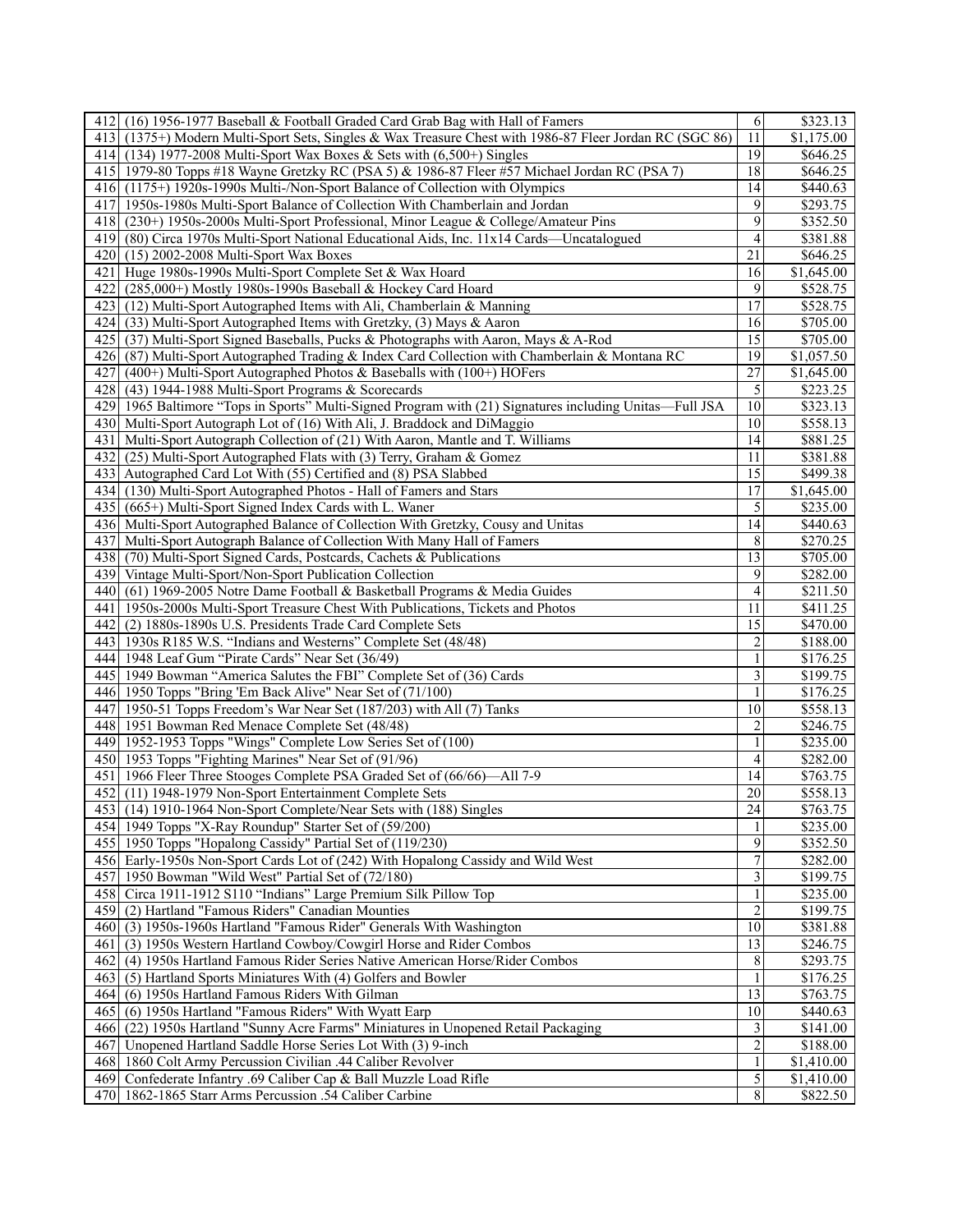| 4711 | Early 1800s Pennsylvania .50 Caliber Percussion Long Rifle                                                           | $\boldsymbol{7}$        | \$558.13              |
|------|----------------------------------------------------------------------------------------------------------------------|-------------------------|-----------------------|
| 472  | The Beatles Framed "Sgt. Pepper's" Display With (4) Cut Signatures - Full JSA and Tracks LTD                         | $\overline{7}$          | \$5,287.50            |
| 473  | Mid-1900s Italian "Venice" Piano-Accordion With Case and Original Straps                                             | 4                       | \$270.25              |
| 4741 | Batman "Villains" Framed Display with (4) Cut Signatures                                                             | 5                       | \$258.50              |
|      | 475 Celebrity/Entertainer Autograph Lot of (35)                                                                      | 3                       | \$164.50              |
|      | 476 Entertainers/Politicians Autograph Lot of (36) With Knievel and Bishop                                           | 3                       | \$141.00              |
| 477  | (72) 1930s-1980s Celebrity & Television Broadcaster Signed Photos                                                    | $\overline{5}$          | \$352.50              |
| 478  | (3) President Bill Clinton 1994 Autographed Golf Items With Cap, Scorecard and Letter                                |                         | $\overline{$881.25}$  |
|      | 479 1885-1889 Autograph Book with President Grover Cleveland, First Lady & Members of Cabinet                        | 10                      | \$470.00              |
|      | 480 1954 John F. Kennedy Signed Letter With Full JSA                                                                 | 12                      | \$1,880.00            |
|      |                                                                                                                      |                         |                       |
| 481  | Jacqueline Kennedy Signed 1962 White House Book With Full JSA                                                        | $\boldsymbol{7}$        | \$558.13              |
|      | 482   1840s-1910 Political Buttons, Pins and Ribbons with Lincoln                                                    | $\overline{7}$          | \$440.63              |
|      | 483 (6) 1895-1897 Bicycle Catalogs with Schwinn & Remington                                                          | 6                       | \$323.13              |
|      | 484 (114) 1942-1962 Little Golden Book Collection With Many 1st Editions                                             | $\overline{c}$          | \$246.75              |
|      | 485 (200+) 1963-1980s Little Golden Books With 1st Editions                                                          | 1                       | \$176.25              |
|      | 486 1909 E95 Philadelphia Caramel Ty Cobb SGC 30                                                                     | 15                      | \$822.50              |
|      | 487 1909-11 T206 White Borders Ty Cobb (Bat Off Shoulder) SGC 30                                                     | $\overline{15}$         | \$646.25              |
|      | 488 1941 Double Play #63 DiMaggio/Keller (BVG 4.5) & #81 Williams/Cronin (BVG 5)                                     | 11                      | \$381.88              |
|      | 489 1963 Topps Baseball #537 Pete Rose Rookie Card - PSA 8                                                           | 10                      | \$1,410.00            |
|      | 490 1977 World Series Game 6 Yankee Stadium Ticket Stub (R. Jackson 3 HRs) - PSA Authentic                           | 1                       | \$293.75              |
| 491  | 1981 TCMA Rochester Red Wings #15 Cal Ripken Jr. PSA 10                                                              | 18                      | \$470.00              |
| 492  | May 17, 1998 David Wells Perfect Game Full Ticket - PSA 8                                                            | 8                       | \$199.75              |
|      | 493 July 18, 1999 David Cone Perfect Game Full Ticket - PSA 8                                                        | $\overline{4}$          | \$141.00              |
| 4941 | (3) 2006 Topps AFLAC/USA Freddie Freeman Certified Autographs with BGS 9.5                                           | 10                      | \$323.13              |
|      | 495 (3) 2007 Bowman Chrome Prospects #236 Joba Chamberlain Auto Refractors with (2) Red—All BGS                      | 20                      | \$822.50              |
| 496  | (2) 1888 Omaha Omahogs Baseball Cabinets                                                                             | 16                      | \$470.00              |
|      | 497 Circa 1900s John Heisman Georgia Tech Baseball Cabinet                                                           | 14                      | \$470.00              |
|      | 498 (3) 1890s Minor League/Town Team Baseball Cabinets                                                               | 8                       | \$211.50              |
|      | 499 (15) 1907 University of Illinois Baseball Cyanotype Cabinet Set                                                  | 13                      | \$411.25              |
|      | 500 (3) 1911 T5 Pinkerton Cabinets with Clarke, Merkle & Rucker                                                      | 20                      | $\overline{1,527.50}$ |
|      | 1913 T200 Fatima Team Card New York Giants with Mathewson & Thorpe                                                   | 6                       | \$293.75              |
| 501  |                                                                                                                      |                         |                       |
|      | 502 (3) 1948 Bowman #5 Bob Feller Printing Variations                                                                | 6                       | \$188.00              |
|      | 503 1951 Topps Red Backs Complete Set of (52) With Wrappers and (2) Unopened Packs                                   | $\overline{18}$         | \$1,527.50            |
|      | 504 1954-1955 Baltimore Orioles Zip Card Complete Set of (25)                                                        | 21                      | \$528.75              |
|      | 505 1955 Robert Gould All-Stars Willie Mays Card & Statue                                                            | 12                      |                       |
|      | 506 1961 Golden Press "Hall of Fame Baseball Stars" Complete Un-punched Set of (33)                                  |                         | \$763.75              |
|      |                                                                                                                      | 21                      | \$558.13              |
|      | 507 (336) 1963 Pepsi-Cola Tulsa Oilers Panels                                                                        | 12                      | \$411.25              |
|      | 508 (5) 2000-2001 Donruss & Fleer Baseball Numbered Sets                                                             | 12                      | \$528.75              |
|      | 509 1926 World Series Press Pass Belonging to Clifford Bloodgood of Baseball Magazine                                | 7                       | \$822.50              |
|      | 510 Babe Ruth (1925) and Rogers Hornsby (1927) Ticket Stubs From Home Run Games                                      | 3                       | \$141.00              |
|      | 511 1936 World Series Program                                                                                        | 10                      | \$323.13              |
|      | 512 1944 World Series Sportsman's Park-Issued Program and Game 3 Ticket Stub                                         | 6                       | \$188.00              |
|      | 513 (2) Vintage Yankee Programs With DiMaggio Hit Streak and Mantle Rookie Spring Training                           | 11                      | \$381.88              |
|      | 514 1951 World Series Program and Game 4 Full Ticket                                                                 |                         | \$211.50              |
|      |                                                                                                                      | 4                       |                       |
|      | 515   1957 Fenway Park Program and (3) Ticket Stubs From Ted Williams Home Run No. 449                               | 7                       | \$152.75<br>\$270.25  |
|      | 516 August 2, 1959 San Francisco Giants Program/Ticket Stub From McCovey's 1st Career HR                             |                         |                       |
|      | 517 1959 World Series Comiskey Park Program and Los Angeles Coliseum Full Game 3 Ticket                              | 6<br>6                  | \$176.25              |
|      | 518 1960 World Series Yankee Stadium Program, Game 4 Stub and Game 5 Full Ticket                                     | 1                       | \$270.25              |
|      | 519 1972 World Series Program and Full Ticket From Oakland Coliseum                                                  |                         | \$117.50              |
|      | 520 (6) 1960s, 1970s and 1980s Baltimore Orioles Postseason Tickets/Stubs                                            |                         | \$117.50              |
| 521  | 1986 World Series Program With Fenway Park Game 4 Full Ticket and Stub                                               | $\overline{\mathbf{c}}$ | \$129.25              |
|      | 522 2001 World Series Lot With Game 4 Full Ticket (PSA 6), Game 6 Full Ticket and (2) Programs                       | $\overline{3}$          | \$199.75              |
|      | 523 1911 The Book of Baseball (First Edition) by Patten/McSpadden                                                    | 11                      | \$258.50              |
|      | 524 1915 Philadelphia Phillies/Fatima Cigarettes Framed Advertisement                                                | 7                       | \$188.00              |
|      | 525 Framed Ruth/Cobb/Sisler 1924 World Series Oil Painting                                                           |                         | \$117.50              |
|      | 526 1930s Dorney Park Folk Art Carnival Pitching Game                                                                | 25                      | \$1,645.00            |
|      | 527 1939 Chicago Cubs & 1948 Chicago White Sox Complete Photo Packs                                                  | 3                       | \$141.00              |
|      | 528 (2) Rare Championship Pennants With 1958 Braves and 1959 White Sox<br>529 1963 American League All-Stars Pennant | 11<br>7                 | \$258.50<br>\$282.00  |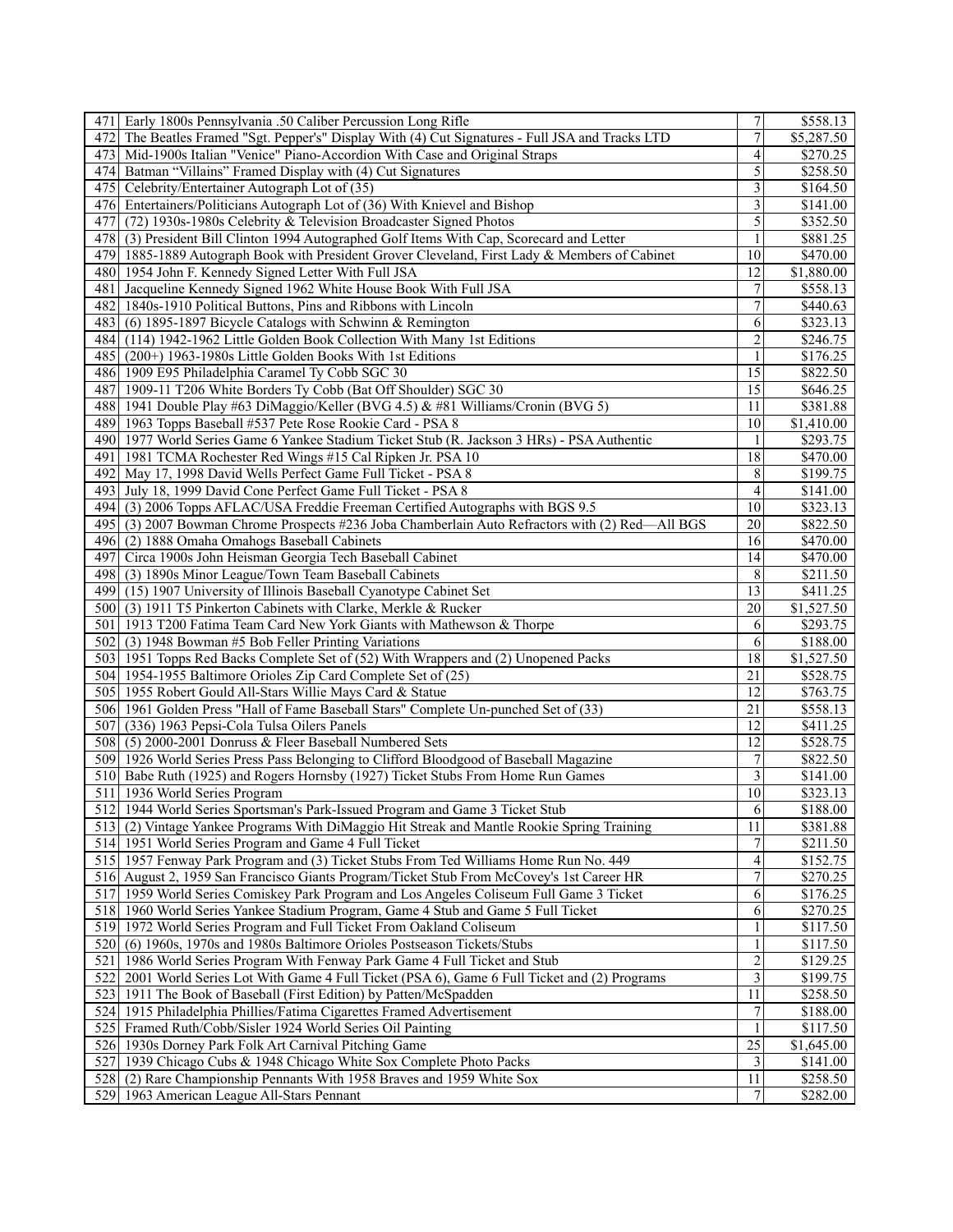|                  | 530 1963 National League All-Stars Pennant                                                         | $\,$ $\,$       | \$323.13             |
|------------------|----------------------------------------------------------------------------------------------------|-----------------|----------------------|
| 531              | 1959 Gunther Beer Baltimore Orioles Framed Team Poster Plus 1970s Printers Plates                  | $\overline{9}$  | \$270.25             |
|                  | 532 Circa 1968 Fedtro Mickey Mantle Megaphone in Original Box                                      | $\overline{c}$  | \$188.00             |
|                  | 533 New York Yankees Figurine and Collectibles Lot With Autographs                                 | 10              | \$499.38             |
|                  | 534 (2) Babe Ruth Bats With H&B Commemorative Model and Store Model Signed by Ruth's Stepdaughter  | $\overline{2}$  | \$129.25             |
|                  | 535 1925 ONL Baseball Signed By Hornsby, Bottomley and Mails - Full JSA                            | 20              | \$705.00             |
|                  | 536 1958 New York Yankees Team-Signed Baseball                                                     | 6               | \$199.75             |
|                  | 537 1958 Baltimore Orioles Team-Signed Baseball With Full PSA/DNA                                  | 6               | \$352.50             |
|                  | 538 1963 Wellsville Red Sox Team-Signed Baseball With Conigliaro and Full JSA                      | 8               | \$323.13             |
|                  | 539 1964 Philadelphia Phillies Team-Signed Ball With Bunning, Mauch and Full JSA                   | 10              | \$440.63             |
|                  | 540 Mickey Mantle Single Signed Baseball With "No. 7" Inscription and Full JSA                     | 13              | \$646.25             |
|                  | 541 Mickey Mantle Single-Signed Baseball With "HOF '74" Inscription and Full JSA                   | 10              | \$881.25             |
|                  | 542 Joe DiMaggio Single-Signed Baseball With "Yankee Clipper" Inscription and Full JSA             | 12              | $\overline{$411.25}$ |
|                  | 543 50 Home Run Season Ball Signed by (8) With Mantle, Mays and Full JSA                           | 16              | \$411.25             |
|                  | 544 (11) Single-Signed Hall of Fame Baseballs - All PSA/DNA with Ripken and Snider                 | 12              | \$293.75             |
|                  | 545 (20) Baltimore Single-Signed Baseballs with Palmer, F. Robinson & Wieters                      | 9               | \$293.75             |
|                  | 546 Mickey Mantle Autographed Ball and Book                                                        | $\overline{13}$ | \$705.00             |
|                  | 547 Vin Scully Autographed Trio with Photo, Ball & PSA/DNA Check                                   | 10              | \$352.50             |
|                  | 548 Derek Jeter Single-Signed Bat - Steiner LOA                                                    | 11              | \$646.25             |
|                  | 549 Bill Dickey/Yogi Berra Dual-Signed Limited Edition H&B Hall of Fame Bat With Full JSA          | 19              | \$558.13             |
|                  | 550 (3) Single-Signed New York Yankees Jerseys With Clemens, Giambi and Soriano                    | 9               | \$323.13             |
|                  | 551 Derek Jeter Signed Yankees Away Jersey—Steiner COA                                             | 17              | \$587.50             |
|                  |                                                                                                    |                 |                      |
|                  | 552 New York Baseball Autographed Items With Jeter, Posada and Santana                             | 8               | \$352.50             |
|                  | 553 1939 Baseball Centennial Ford Frick Signed Stamp-SGC/JSA Authentic                             | 1               | \$117.50             |
|                  | 554 Mickey Mantle Cut Signature Rookie Reprint Single PSA/DNA 8                                    | 9               | \$270.25             |
|                  | 555 Sandy Koufax Cut Signature Rookie Reprint Card PSA/DNA 8                                       | 12              | \$258.50             |
|                  | 556 (31) 1955-Modern Signed Baseball Cards with (14) Hall of Famers                                | 4               | \$164.50             |
|                  | 557 1975 TCMA 1951 New York Giants Autographed Partial Set (20/34)                                 | 11              | \$223.25             |
|                  | 558 1988 Topps Traded Team USA Baseball Signed Set of (21) Cards                                   | 1               | \$117.50             |
|                  | 559 Early Roger Maris Signed Photograph With Full JSA                                              | 8               | \$440.63             |
|                  | 560 (2) Mickey Mantle Signed Displays                                                              | 12              | \$558.13             |
|                  | 561 Frank Mancuso Autographed 1944 Sportsman's Park-Issued World Series Program                    | $\overline{5}$  | \$188.00             |
|                  | 562 Joe DiMaggio Signed Personal Check - PSA/DNA                                                   | 9               | \$381.88             |
|                  | 563 (36) Autographed Baseball Cachets with (14) Hall of Famers                                     | 10              | \$323.13             |
|                  | 564 (30) Signed Yellow Baseball Hall of Fame Plaque Cards                                          | 13              | \$323.13             |
| 565              | Cal Ripken & Derek Jeter Single-Signed Displays                                                    | 7               | \$246.75             |
|                  | 566 (2) Mickey Mantle Autographed LE Salvino Statues                                               | 12              | \$881.25             |
|                  | 567 1931 Graham McNamee/Knute Rockne Football/World Series Baseball Game                           |                 | $\overline{$117.50}$ |
|                  | 568 1975 Topps Baseball & (2) 1984-1985 Topps USFL Complete Sets                                   | 19              | \$587.50             |
|                  | 569 (3) 1970s Sport and Non-Sport Uncut Sheets With E. Murray RC                                   | 18              | \$646.25             |
|                  | 570 (10) 1941-1950 NFL Records & Rules Manuals & 1953 Pro Bowl Program                             | 15              | \$411.25             |
|                  | 571 1965 Topps Football #176 Checklist SP - PSA 7                                                  | 6               | \$211.50             |
|                  | 572 (3) 1960-1970 Fleer and Topps Football Insert Complete Sets                                    | $\overline{12}$ | \$352.50             |
|                  | 573 Mid 1960s NFL Tumbler Set of (8) in Original Box                                               | $\mathbf{0}$    | \$0.00               |
|                  | 574 1964 Cleveland Browns NFL Champions Pennant                                                    | 4               | \$211.50             |
| 575 <sub>1</sub> | 1974 Super Bowl VIII Full Ticket (Miami vs. Minnesota) PSA 9                                       | 6               | \$246.75             |
|                  | 576 Walter Payton Single-Signed Football with Steiner COA                                          | $\overline{14}$ | \$558.13             |
| 577              | Dan Marino & Joe Montana Signed 18x24 Photographs                                                  | 2               | \$129.25             |
|                  | 578 (29) 1977-2001 Football Hall of Famer/Superstar Rookie Cards with Montana & (2) Signed         | 17              | \$440.63             |
|                  | 579 1989-1991 Goal Line Art Football Series 1-3 Collection with (15) Signed                        | $\overline{20}$ | \$587.50             |
|                  | 580 (4) John Wooden/Bill Walton Dual-Signed NCAA Basketballs                                       | 16              | \$440.63             |
| 581              | Michael Jordan Cut Signature Rookie Reprint Card PSA/DNA 7                                         | 6               | \$199.75             |
| 582              | Dirk Nowitzki Signed Dallas Mavericks Jersey with Full JSA                                         | $\overline{7}$  | \$282.00             |
|                  | 583 LeBron James Autographed Cavaliers Stat Jersey (#/50) with UDA Hologram and Cert               | 9               |                      |
|                  |                                                                                                    | 10              | \$558.13             |
|                  | 584 (3) Vintage Signed Boxing Photographs with Dempsey, Louis & Robinson—All Full JSA              |                 | \$381.88             |
| 585              | Muhammad Ali Cut Signature Card-PSA/DNA Authentic                                                  | 3               | \$199.75             |
|                  | 586 (300) Wrestling Unsigned 8x10 Photographs                                                      | $\overline{6}$  | \$164.50             |
| 587              | $(2,900+)$ 1981 Donruss Golf Singles with (51) #13 Niklaus RC & (12) 1991 Topps Archives 1953 Sets | $\overline{23}$ | \$763.75             |
|                  | 588 (6) 1940s-1950s Multi-Sport Pennants with Athletics                                            | 13              | \$381.88             |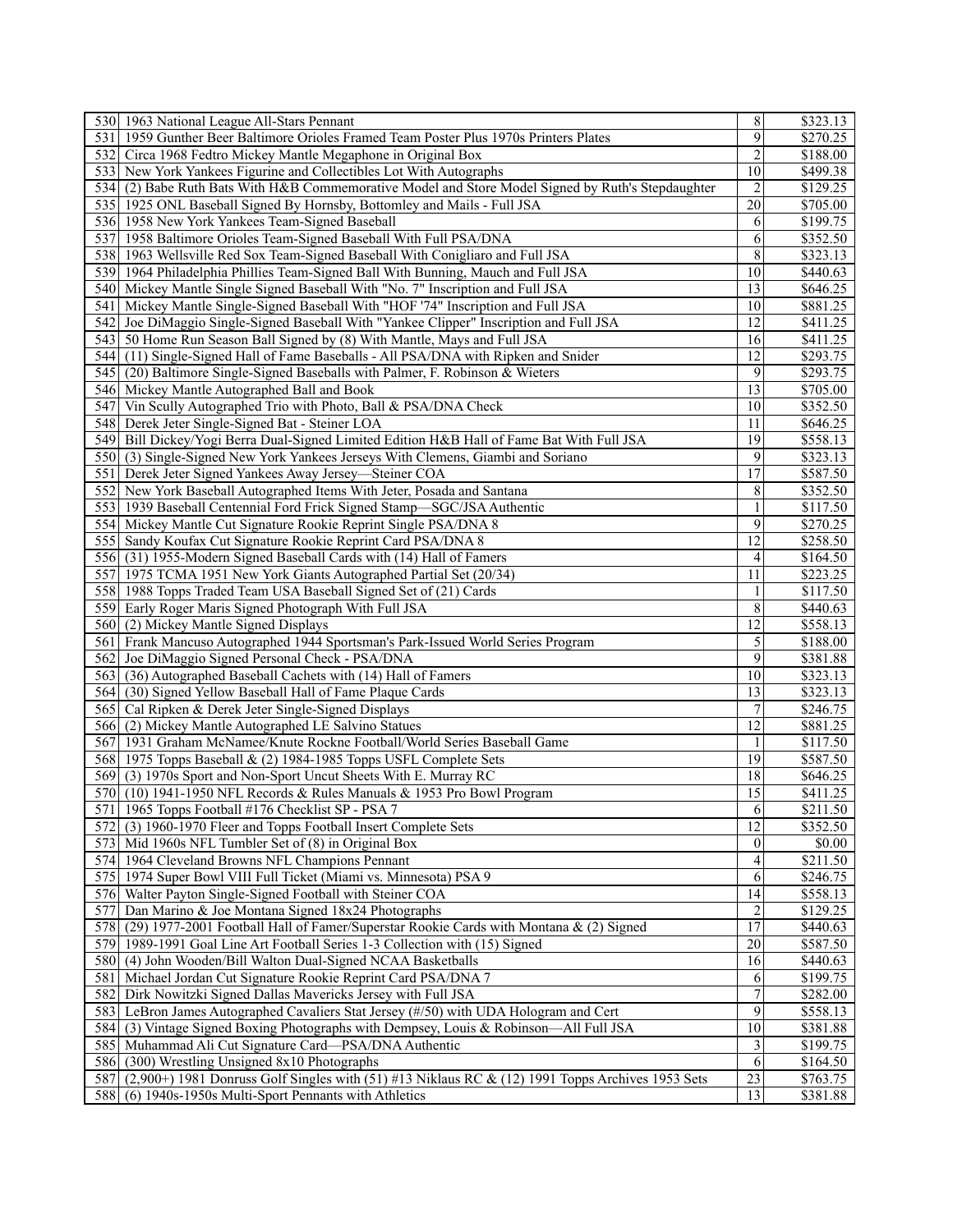| 589 1983 Topps Olympics Greatest Olympians Partially Signed Set of (61/99)                                  | 11                       | \$381.88                |
|-------------------------------------------------------------------------------------------------------------|--------------------------|-------------------------|
| 590<br>(3) 1939-1975 Horse Racing Triple Crown Items with (2) Photos & Program                              | $\theta$                 | \$0.00                  |
| 591<br>(6) NASCAR Signed Lithographs with Gordon, Martin & Wallace                                          | $\overline{c}$           | \$129.25                |
| 592<br>(2) 1888-1889 Non-Sport Albums with Duke & Sons and Allen & Ginter                                   | 1                        | \$117.50                |
| 593<br>1889 A54 Kinney Brothers Leaders Album with Original Envelope                                        | 13                       | \$381.88                |
| 594 1890 A27 W. Duke & Sons Governors, Coats of Arms with Original Envelope                                 | $\overline{7}$           | \$199.75                |
| 595I<br>1890 A60 Kinney Brothers Liberty Album with Original Envelope                                       | 11                       | \$258.50                |
| 596 Theodore Roosevelt Cut Signature With Full JSA                                                          |                          | \$235.00                |
| 597<br>(3) First Lady Signed Photographs with Eisenhower & Roosevelt                                        |                          | \$117.50                |
| 598 (6) Vintage Presidential & Political Photographs with Kennedys                                          | 4                        | \$164.50                |
| 599I<br>Political Signed Trio With Carter, Ford and Gore                                                    | $\mathbf{0}$             | \$0.00                  |
| 600<br>(101) 1939 Gum Inc. War News Pictures Collection with #31                                            | $\overline{3}$           | \$152.75                |
| 1951 Bowman "Red Menace" Complete Set of (48)<br>6011                                                       | 14                       | \$528.75                |
| (5) 1940s-1950s Toys/Games With Jet Racer and Cowboy Marionette<br>6021                                     |                          | \$117.50                |
| 603 The Beverly Hillbillies Autographed 1967 Script With Full JSA                                           | 3                        | \$258.50                |
| 604 Redd Foxx Signed Check Framed Display                                                                   | 1                        | \$117.50                |
| 6051<br>"The Jungle Boy" Original Animation Cels Lot of (32)                                                | $\overline{5}$           | \$199.75                |
|                                                                                                             | 10                       | \$223.25                |
| 606 1952 Topps #216 Richie Ashburn PSA 6                                                                    |                          |                         |
| 607 1975 Topps Baseball Mini Unopened Box of (36) Packs                                                     | 17                       | \$1,057.50              |
| 608 1982 Topps Baseball Vending Case                                                                        | 14                       | \$1,116.25              |
| 609 1985 Topps Baseball Rack Pack Case                                                                      | 10                       | \$323.13                |
| 610 1985 Leaf Baseball Wax Case                                                                             | 9                        | \$705.00                |
| (20) 1987 Fleer Baseball Factory Sets<br>611                                                                | 4                        | \$141.00                |
| (33) 1988 Topps Tiffany Baseball Factory Sets with (11) Traded and (10) UK<br>6121                          | 19                       | \$940.00                |
| 613 (4) 1992 Bowman Baseball Unopened Boxes                                                                 | 11                       | \$499.38                |
| 614 (154) 1982 Topps Football Grocery Rack Packs                                                            | 15                       | \$881.25                |
| 615 1984 Topps Football Unopened Wax Box of (36) Packs                                                      | 9                        | \$411.25                |
| 616 (2) 1989 Score Football Unopened Wax Boxes                                                              | 9                        | \$381.88                |
| 617 2002-03 SP Authentic Basketball Unopened Case                                                           | 11                       | \$440.63                |
| 618 1980-81 Topps Basketball Unopened Box of (36) Packs                                                     | 18                       | \$1,292.50              |
| 619 (2) 2005 SP Authentic Golf Unopened Hobby Boxes                                                         | 13                       | \$352.50                |
| 620 1865 General George Meade Special Orders Form Display                                                   | 3                        | \$164.50                |
| 621<br>1909 E95 Philadelphia Caramel Honus Wagner - PSA 6                                                   | 26                       | $\overline{89}$ ,400.00 |
| 622 (178) 1951-1977 Topps Baseball Cavalcade of Stars with (6) Mantles $\&$ (2) Williams                    | 19                       | \$1,997.50              |
| 623 (23) 1940s New York Yankees/Brooklyn Dodgers Original News Service Photographs                          | $\overline{c}$           | \$323.13                |
| 624 Vintage News Service Photograph Collection of (29) With St. Louis Musial, T. Williams and J. Louis      | $\overline{\mathcal{A}}$ | \$293.75                |
| 625 (14) 1887-1912 Baseball Tobacco Cards with Tinker/Evers/Chance & Cobb                                   | $\overline{16}$          | \$881.25                |
| 626 (31) 1909-11 T205 Gold Borders & T206 White Borders with (8) Hall of Famers including Johnson           | 17                       | \$1,410.00              |
| (85) 1909-1936 Mostly Baseball Singles Collection with (12) Hall of Famers including T205 Mathewson<br>6271 | 16                       | \$1,645.00              |
| 628<br>(15) 1937-1983 Quality Baltimore Orioles Items with 1937 Team-Signed Softball with Full JSA          | 6                        | \$411.25                |
| 629 1960 Topps Baseball Complete Set (572/572)                                                              | 20                       | \$2,467.50              |
| 630 (153) 1963-2010 Baseball Star Rookie Collection with Schmidt, Brett & More                              | 13                       | \$587.50                |
| 631 1971 Baltimore Orioles Tour of Japan Watch                                                              | 4                        | \$705.00                |
| 632 (4400+) 1967-1976 Multi-Sport Shoebox Collection with Many Stars                                        | 19                       | \$822.50                |
| 633 1954-55 Topps Hockey Near Set (59/60) with (8) PSA 7-8                                                  | 19                       | \$1,762.50              |
| 634 (2400+) 1952-1990s Multi-Sport Singles Collection with Payton RC                                        | 21                       | \$940.00                |
| 635 Boxing Display Lot of (3) With Signed Ali/Frazier and LaMotta Pieces                                    | 11                       | \$646.25                |
| 636 (200+) 1960s-1990s Wrestling Broadsides & Advertisements with Many Stars                                | $\overline{21}$          | \$763.75                |
| $637$ (1400+) 1950s-2000s Wrestling Treasure Chest with Autographs, Publications & Photographs              | 13                       | \$558.13                |
| 638 1903-04 E107 Breisch-Williams Kid Gleason Type 1 (Black Sox Manager)                                    | $\overline{12}$          | \$558.13                |
| 639 1903-04 E107 Breisch-Williams Brickyard Kennedy Type 1                                                  | 17                       | \$1,762.50              |
| 640 1903-04 E107 Breisch-Williams Tommy Leach Type 1                                                        | $\overline{13}$          | \$587.50                |
| 641 1909-1911 E90-1 American Caramel Ty Cobb - SGC 20                                                       | 6                        | \$440.63                |
| 642 1911 E94 George Close Candy Ty Cobb - SGC Authentic                                                     | 18                       | \$1,410.00              |
| 643 1909 E95 Philadelphia Caramel Ty Cobb - SGC 20                                                          | 10                       | \$940.00                |
| (3) 1911 T205 Gold Border Singles--All PSA 6 to 6.5<br>644                                                  | 11                       | \$881.25                |
| 645 1922 E120 American Caramel Ty Cobb - SGC 40                                                             | $\overline{5}$           | \$646.25                |
| 646 1922 E121 American Caramel Babe Ruth - SGC 20                                                           | $\overline{7}$           | \$705.00                |
| 647 1922 E121 American Caramel Ty Cobb - SGC 40                                                             | $\overline{9}$           | \$822.50                |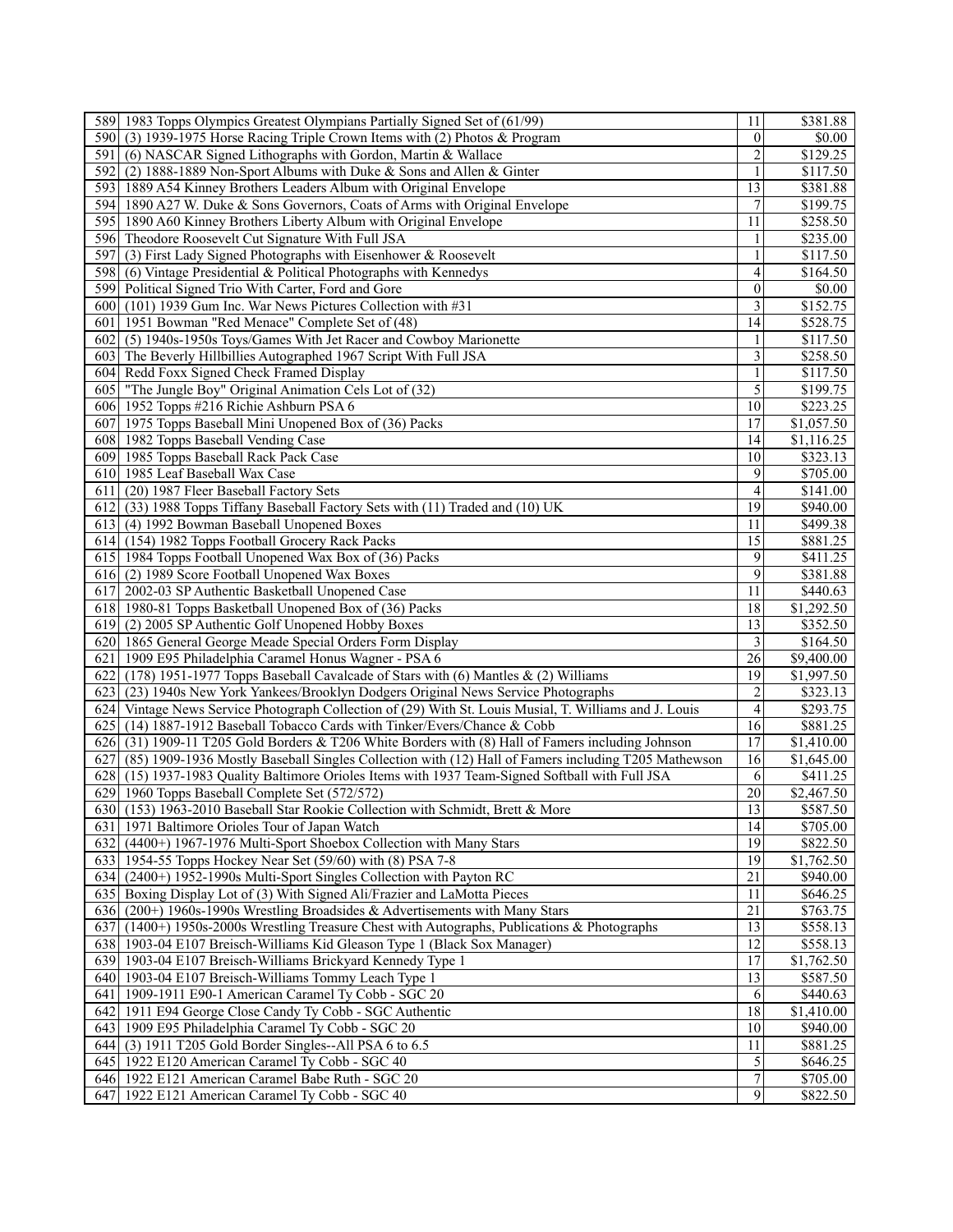| 648 1922 W501 #8 Ty Cobb - SGC Authentic                                                      | 5                  | \$323.13               |
|-----------------------------------------------------------------------------------------------|--------------------|------------------------|
| 649 1932 U.S. Caramel #14 Ty Cobb - SGC 40                                                    | 8                  | \$881.25               |
| 650 (27) 1933-1949 Goudey, Diamond Stars, Leaf & Play Ball Singles with Musial                | 14                 | \$822.50               |
| 651 (15) 1948-1953 Bowman Baseball Stars with Musial & Williams                               | 15                 | \$646.25               |
| 652 1948-1955 Bowman Baseball Star Lot of (40) With Musial, Mays and Banks                    | 20                 | \$1,057.50             |
| 653 1952-1959 Topps Baseball Star Collection of (27) With (4) Mantles and Koufax RC           | 20                 | \$1,527.50             |
| 654 1954 Bowman #66 Ted Williams PSA 6                                                        | 6                  | \$1,292.50             |
| 655 1959 Fleer Ted Williams Complete Set of (80) With PSA 5 #68 Ted Signs For 1959            | 23                 | \$763.75               |
| 656 1963 Bazooka All-Time Greats Complete Set of (41)                                         | 12                 | \$381.88               |
| 657 1964 (162) and 1971 (153) Topps Baseball Coins Complete Sets                              | 29                 |                        |
|                                                                                               |                    | \$1,116.25             |
| 658 1969 Nabisco Team Flakes Complete Set (24/24)                                             | 6                  | \$270.25               |
| 659 1969 Topps Baseball Complete Set of (664)                                                 | 22                 | \$1,410.00             |
| 660 1954-1985 Baseball Shoebox Collection of (35) With Aaron, Mantle and Rose RC              | 17                 | \$881.25               |
| 661 (418) 1909-1980s Baseball Shoebox Collection with Mantle                                  | 12                 | \$646.25               |
| 662 (102) 1951-1980s No-Hitter Pitcher Card Collection with (4) Koufax                        | 19                 | \$646.25               |
| 663 1960-1982 Topps Baseball Shoebox Collection of (33) With Rose RC, Ryan RC and (7) Mantles | 12                 | \$763.75               |
| 664 (35) 1967-1978 Steve Carlton & Mike Schmidt Cards with (2) Schmidt Rookies                | 3                  | \$199.75               |
| 665 (9) 1960-1985 Baseball Oddball Complete Sets with (583) Singles including (4) Mantles     | 16                 | \$822.50               |
| 666 (6800+) 1973-1975 Topps Baseball Singles                                                  | 5                  | \$411.25               |
| 667 Mickey Mantle Autographed Framed Watercolor Portrait With Full PSA/DNA                    | 6                  | \$381.88               |
| 668 Mickey Mantle Signed Natural Light Poster With Full JSA                                   | 9                  | \$470.00               |
| 669 Ted Williams Signed 24x20 Photograph                                                      | 9                  | \$411.25               |
| 670 (4) Multi-Signed Baseballs With 1998 and 2000 A.L. All-Stars                              | 11                 | \$381.88               |
| 671 David Ortiz 2009 Game-Used Bat With Full PSA/DNA                                          | 6                  | \$499.38               |
| 672 Jose Canseco 1990s Signed Game-Used Bat                                                   | $\boldsymbol{0}$   | \$0.00                 |
| 673 Jorge Posada 2000s Game-Used Bat                                                          | 6                  | \$323.13               |
| 674 Multi-Sport Treasure Chest With Philadelphia Concentration                                | 10                 | \$440.63               |
| 675 (166) 1961-1989 Multi-Sport Grab Bag with Montana RC                                      | 8                  | \$258.50               |
|                                                                                               | 6                  |                        |
| 676 (5) 1938 Cartledge Razor "Famous Prize Fighters" Graded Cards With SGC 96 Louis           |                    | \$293.75               |
| 677 Muhammad Ali Signed Salvino Statue                                                        | $\boldsymbol{7}$   | \$258.50               |
| 678 (2) Mario Lemieux Signed Salvino Prototype Statues                                        | 17                 | \$587.50               |
| 679 (9) Signed Salvino or Gartlan Statues With (2) J. Brown and (2) Montana                   | 16                 | \$646.25               |
| 680 1969-70 & 1970-71 Topps Basketball Complete Sets                                          | 16                 | \$822.50               |
| 681 (10) 1976-77 Topps Basketball Complete Sets                                               | $\overline{22}$    | \$1,997.50             |
| 682 1986-87 Fleer Basketball Complete Set (132/132) with Stickers—Mullin PSA 10               | 14                 | \$1,116.25             |
| 683 1887 N172 Old Judge Hugh Duffy SGC Authentic                                              | 3                  | \$141.00               |
| 684 1909-11 E90-1 American Caramel George Davis SGC 40                                        | 3                  | \$141.00               |
| 685 1909 E95 Philadelphia Caramel Vic Willis SGC 40                                           | 3                  | \$152.75               |
| 686 1911 T205 Gold Border M.A. McLean PSA 7.5--Only One Better                                | 18                 | \$1,762.50             |
| 687 1911 T205 Gold Border Larry Doyle PSA 7--Only One Better                                  | 18                 | \$1,527.50             |
| 688 1933 Goudey #211 Hack Wilson - SGC 60                                                     | 4                  | \$323.13               |
| 689 (51) 1910-1936 Baseball Game Cards from (6) Issues                                        | $\overline{\bf 8}$ | \$270.25               |
| 690 (2) Vintage Babe Ruth Items With 1921 "Strength" Magazine and 1934 Goudy Premium          | $\overline{8}$     | \$499.38               |
| 691 1952 Topps #407 Eddie Mathews Rookie PSA 3 (mk)                                           | 18                 | \$1,292.50             |
| 692 1953-1954 Briggs Meats Frank Shea                                                         | $\mathbf{0}$       | \$0.00                 |
| 693 1953-1954 Briggs Meats Charles Stobbs                                                     |                    | \$176.25               |
| 694 1967 Topps Venezuelan #213 Willie Mays PSA 3                                              | 14                 | \$440.63               |
| 695 1958 Mickey Mantle and 1960 Yogi Berra Hartland Statues                                   | 5                  | \$223.25               |
| 696 Mickey Mantle's "Country Cookin" Collection of (6)                                        | 4                  | \$211.50               |
| Sammy Sosa 2007 Game-Ready Cleats<br>6971                                                     |                    | \$117.50               |
| 698 (8) 1950 Bowman Football Graded Cards—All SGC 80-88                                       | 10                 | \$646.25               |
| 699 (33) 1948-1973 Topps & Bowman Football Star Cards with Brown RC                           | 18                 | \$998.75               |
|                                                                                               |                    |                        |
| 700 1962 Topps Football #90 Tarkenton RC (PSA 7) and #17 Ditka RC (PSA 6)                     | 13                 | \$499.38               |
| 1963 Fleer Len Dawson and Lance Alworth RC Lot - Both PSA 8<br>701                            | 13                 | \$705.00               |
| 702<br>1966 Philadelphia Football #31 Butkus RC (PSA 7) and #38 Sayers RC (PSA 8)             | 11                 | \$646.25               |
| (138) Card 1949-1978 Football Shoebox Collection with Many Stars<br>703                       | 9                  | \$822.50               |
| 704 Jevon Kearse 1999 Signed Game-Worn Tennessee Titans Jersey                                | $\overline{2}$     | \$188.00               |
| 705 1954 Topps Scoops Complete Set (156/156) with (15) Duplicates                             | $\overline{18}$    | \$1,880.00<br>\$822.50 |
| 706 1956 Topps Davy Crockett Complete 1st and 2nd Series in Roop Album                        | 19                 |                        |